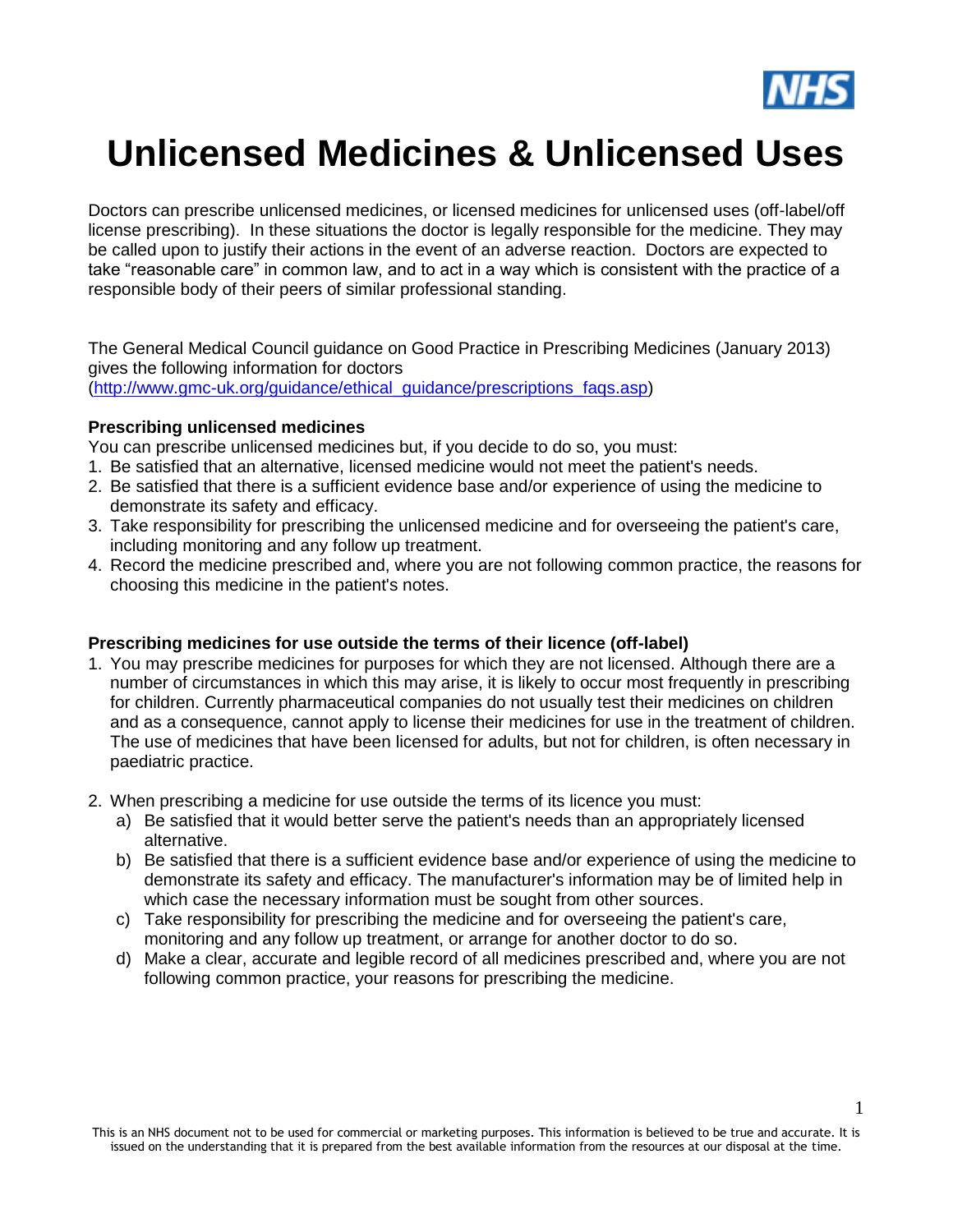## **Information for patients about the licence for their medicines**

- 1. You must give patients, or those authorising treatment on their behalf, sufficient information about the proposed course of treatment including any known serious or common side effects or adverse reactions. This is to enable them to make an informed decision.
- 2. Some medicines are routinely used outside the scope of their licence, for example in treating children. Where current practice supports the use of a medicine in this way it may not be necessary to draw attention to the licence when seeking consent. However, it is good practice to give as much information as patients, or those authorising treatment on their behalf, require or which they may see as significant. Where patients, or their carers express concern you should also explain, in broad terms, the reasons why medicines are not licensed for their proposed use. Such explanations may be supported by written information, including the leaflets on the use of unlicensed medicines or licensed medicines for unlicensed applications in paediatric practice produced by the Royal College of Paediatrics and Child Health/Neonatal and Paediatric Pharmacists Group Standing Committee on Medicines.
- 3. However, you must explain the reasons for prescribing a medicine that is unlicensed or being used outside the scope of its licence where there is little research or other evidence of current practice to support its use, or the use of the medicine is innovative.

**The medicines detailed in the table below do not have a license in the UK or are being used outside the licensed indications and primary care prescribers may be asked to prescribe them. GPs are not obliged to prescribe unlicensed medicines if requested by a consultant. If they choose to, then check the 'evidence for use' column before prescribing. If you require references, please contact the East Anglia Medicines Information Centre (01473 704431). This document is reviewed and updated regularly.** 

**Prepared by – Katie Smith [\(Katie.smith@ipswichhospital.nhs.uk\)](mailto:Katie.smith@ipswichhospital.nhs.uk) and Abigail Scott [\(Abigail.scott@nhs.net\)](mailto:Abigail.scott@nhs.net); East Anglia Medicines Information Service, 01473 704431**

**Other contributors: Kevin Purser, Chief Pharmacist, & Richard Driver, Formulary pharmacist Ipswich hospital; Simon Whitworth, Chief Pharmacist; Judith Esterhuizen, Formulary pharmacist & James Curtis, Clinical Trials Technician at West Suffolk Hospital; Esther Johnston, Chief Pharmacist, Norfolk & Suffolk Foundation Trust.**

**Table below first produced July 2007, updated October 2009, September 2011, January 2017, July 2017. Most recent revision – 07 September 2018**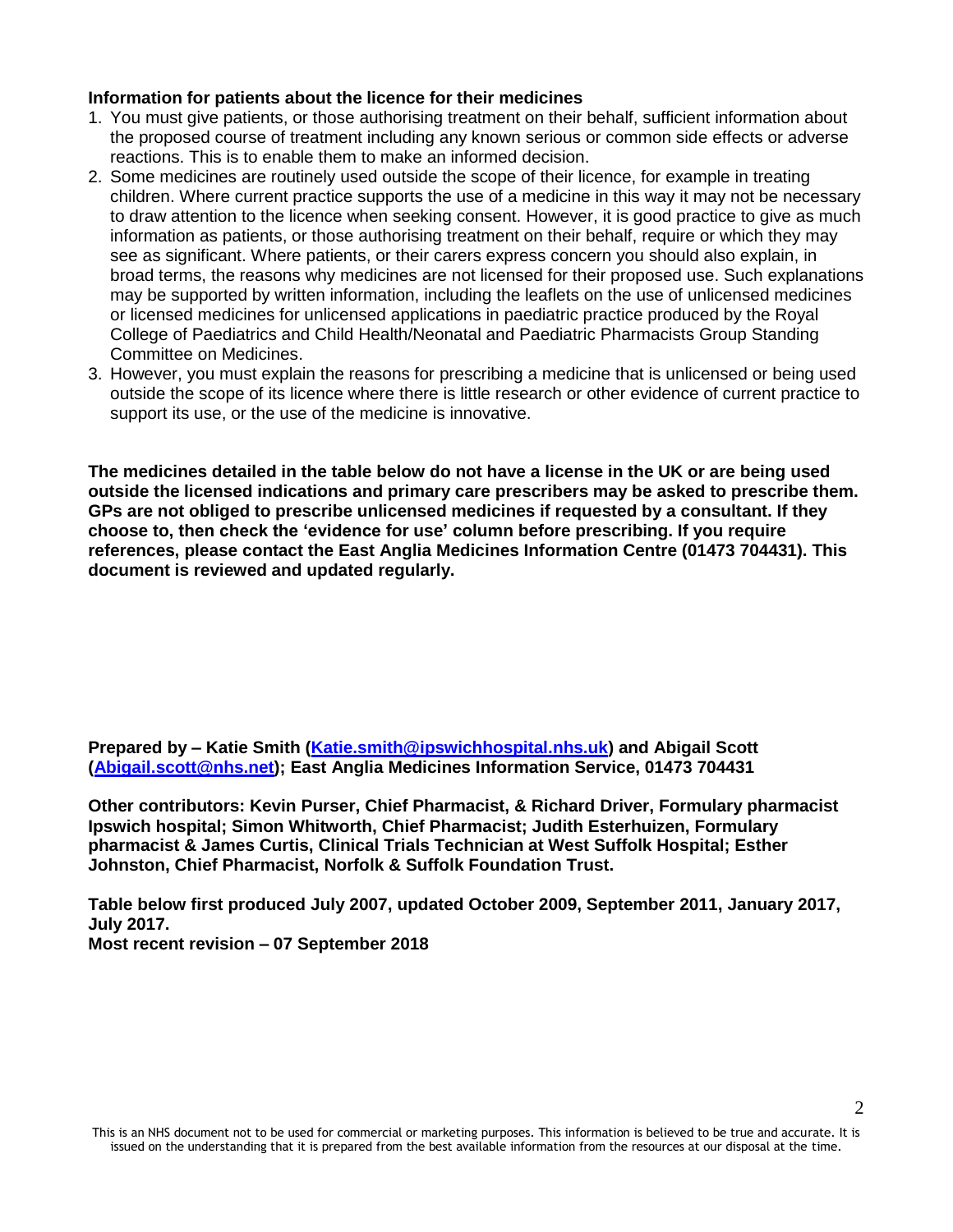| <b>Drug</b>                                                                | <b>Indication</b>                                                        | Evidence for use / Other info                                                                                                                                                                                                                                                                                                                                                                                                                                                                                                                                                                                                                                                                                                                                                                                                                                                                                          |
|----------------------------------------------------------------------------|--------------------------------------------------------------------------|------------------------------------------------------------------------------------------------------------------------------------------------------------------------------------------------------------------------------------------------------------------------------------------------------------------------------------------------------------------------------------------------------------------------------------------------------------------------------------------------------------------------------------------------------------------------------------------------------------------------------------------------------------------------------------------------------------------------------------------------------------------------------------------------------------------------------------------------------------------------------------------------------------------------|
| Acetylcysteine (NAC)<br>capsules and effervescent<br>tablets<br><b>ULM</b> | Mucolytic and for fibrosing<br>alveolitis                                | Generally not considered effective for treating the<br>pulmonary manifestations of cystic fibrosis.<br>Evidence for efficacy in meconium ileus and distal<br>obstruction syndrome lacking. Acetylcysteine +<br>prednisolone and azathioprine is a recommended<br>option for treating idiopathic pulmonary fibrosis. (1,3,                                                                                                                                                                                                                                                                                                                                                                                                                                                                                                                                                                                              |
| Albendazole tablets                                                        | <b>Helminth infections</b>                                               | 8)<br>Albendazole is a benzimidazole carbamate<br>anthelminthic structurally related to mebendazole<br>and with similar activity. (1) Spectrum of activity<br>broader than mebendazole. (3)<br>Evidence supports use in Ascariasis, Cutaneous<br>larva migrans, Cysticercosis, Echinococcosis,<br>Gnathostomias, Hookworm, Loiasis, Lymphatic<br>filariasis, Microsporidiosis, Strongyloidiasis and<br>Trichuriasis (1, 2)<br>Drug of choice against Echinococcosis because its<br>degree of systemic absorption and penetration into                                                                                                                                                                                                                                                                                                                                                                                  |
| <b>ULM</b>                                                                 |                                                                          | hydatid cysts is superior to mebendazole. (3)                                                                                                                                                                                                                                                                                                                                                                                                                                                                                                                                                                                                                                                                                                                                                                                                                                                                          |
| Alendronic acid                                                            | Early breast cancer<br>(preventing recurrence and<br>improving survival) | See "bisphosphonates"                                                                                                                                                                                                                                                                                                                                                                                                                                                                                                                                                                                                                                                                                                                                                                                                                                                                                                  |
| Azithromycin                                                               | Cystic fibrosis (CF) - long<br>term treatment                            | NICE ESUOM Nov 2014 - A Cochrane review<br>included 10 studies (n=959) with various dosing<br>regimens, the most common being 250-500 mg<br>3 times weekly. In 4 studies (n=549), azithromycin<br>statistically significantly improved forced expired<br>volume in 1 second over 6 months compared with<br>placebo. Azithromycin doubled the rate of being free<br>of exacerbations over 6 months compared with<br>placebo; however, the data were heterogeneous<br>and should be interpreted with caution. The need for<br>oral antibiotics was statistically significantly reduced<br>with azithromycin, but there were limited data on the<br>need for intravenous antibiotics and other secondary<br>outcomes. Adverse events were uncommon and not<br>obviously associated with azithromycin. There is<br>little published evidence to determine the safety of<br>azithromycin when used for over 6 months - Link |
|                                                                            | Non-CF bronchiectasis:<br>long-term treatment                            | NICE ESUOM Nov 2014 - Two RCTs found that<br>compared with placebo, azithromycin reduced the<br>rate of pulmonary exacerbations needing antibiotics<br>in adults with non-CF bronchiectasis over 6-12 mths.<br>However, the evidence for other outcomes is<br>unclear. The improvement in exacerbations must be<br>balanced against the risk of experiencing adverse<br>events and the development of antibiotic resistance.<br>Gastrointestinal adverse events occur very<br>commonly ( $\geq 1$ in 10) with azithromycin treatment.                                                                                                                                                                                                                                                                                                                                                                                  |

## **ULM = unlicensed medicine, ULU = unlicensed use**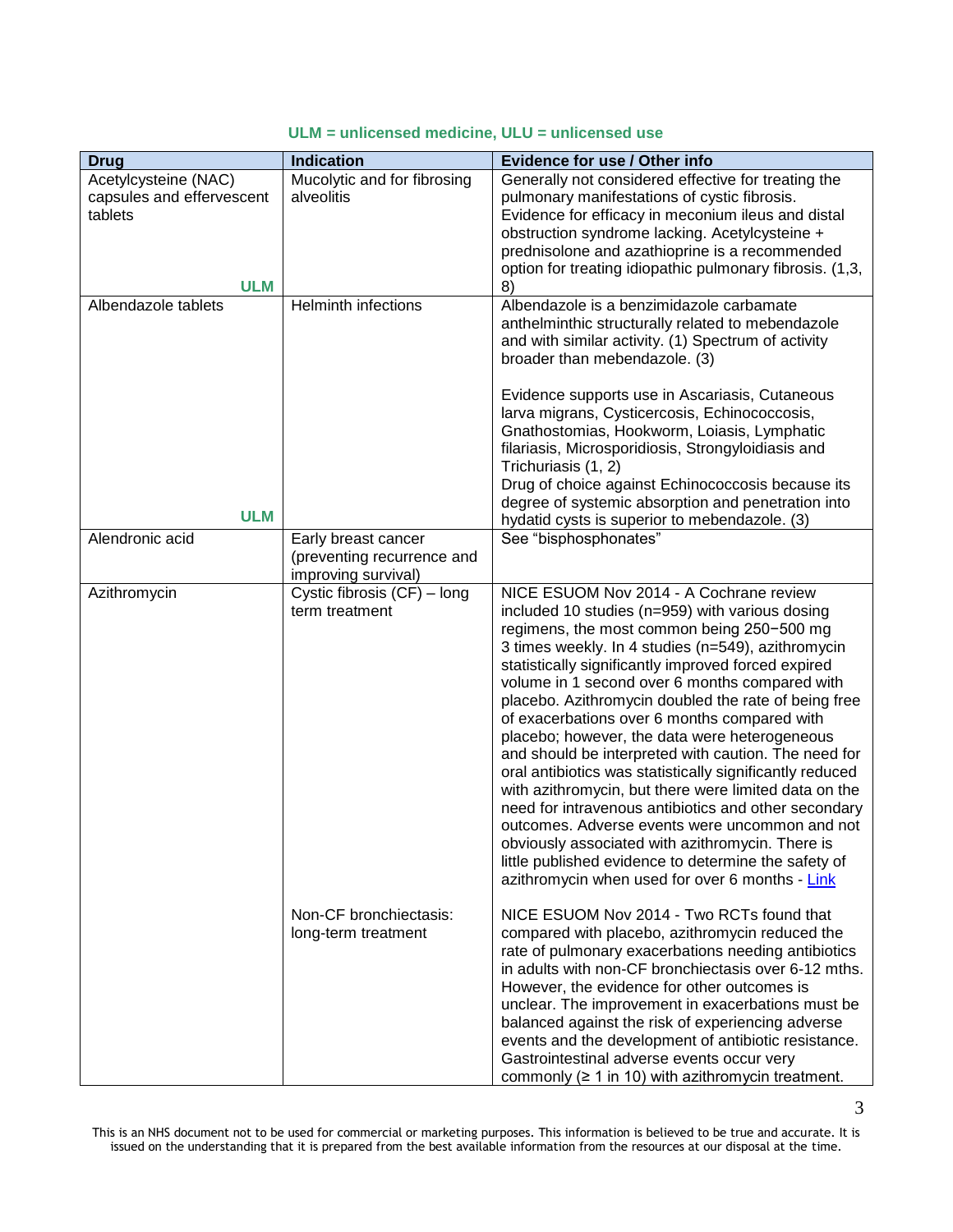| <b>Drug</b>                          | <b>Indication</b>                         | Evidence for use / Other info                                                                             |
|--------------------------------------|-------------------------------------------|-----------------------------------------------------------------------------------------------------------|
|                                      |                                           | However, in the trials few people discontinued                                                            |
|                                      |                                           | treatment due to adverse events. There is little<br>published evidence to determine the efficacy and      |
|                                      |                                           | safety of azithromycin when used for non-CF                                                               |
| <b>ULU</b>                           |                                           | bronchiectasis for more than 6-12 months - Link                                                           |
| Antidepressants - tricyclic          | Adjunct to other analgesics,              | Evidence favours efficacy. May not be effective for                                                       |
| (amitriptyline, nortriptyline,       | neuropathic pain                          | acute pain. Use sub-antidepressant doses.                                                                 |
| imipramine etc.)                     |                                           | Extensive use for 25 yrs. (1, 3)                                                                          |
| <b>ULU</b>                           |                                           |                                                                                                           |
| Benzbromarone                        | Hyperuricaemia, including<br>chronic gout | Reduces plasma levels of uric acid by blocking renal<br>tubular reabsorption. May also increase the       |
|                                      |                                           | intestinal elimination of uric acid. Restrict to patients                                                 |
|                                      |                                           | allergic or intolerant of other uricosuric drugs. Not                                                     |
|                                      |                                           | used to treat acute gout attacks. Withdrawn in many                                                       |
|                                      |                                           | countries due to reports of hepatotoxicity. (1, 2, 3)                                                     |
| <b>ULM</b><br>Biotin (Vitamin H) 5mg | Deficiency of biotinidase or              | Biotinidase deficiency is an inherited metabolic                                                          |
| tablets                              | holocarboxylase synthetase                | disorder. (1) Doses in BNF for Children. (8)                                                              |
|                                      | (enzymes responsible for                  |                                                                                                           |
|                                      | recycling & incorporation of              |                                                                                                           |
|                                      | biotin); long term TPN can                |                                                                                                           |
| <b>ULM</b>                           | induce biotin deficiency                  |                                                                                                           |
| Bisphosphonates                      | Early breast cancer                       | NICE ES10 March 2017                                                                                      |
|                                      | (preventing recurrence and                | Full summary available on NICE website at [link]                                                          |
|                                      | improving survival)                       | In all women in the EBCTCG meta-analysis                                                                  |
|                                      |                                           | (n=18,766), the absolute 10-year risk with                                                                |
|                                      |                                           | bisphosphonates compared with control was<br>reduced by 1.4% for distant recurrence, 1.1% for             |
|                                      |                                           | bone recurrence, and 1.7% for breast cancer                                                               |
|                                      |                                           | mortality. There was no statistically significant                                                         |
|                                      |                                           | reduction in the risk of all-cause mortality or all                                                       |
|                                      |                                           | breast cancer recurrence.                                                                                 |
|                                      |                                           | Bisphosphonate use had no statistically significant                                                       |
|                                      |                                           | effect on distant recurrence other than bone<br>recurrence, or on locoregional recurrence (in the         |
|                                      |                                           | same site as the original tumour or in the regional                                                       |
|                                      |                                           | lymph nodes) or contralateral breast cancer (in the                                                       |
|                                      |                                           | opposite breast).                                                                                         |
|                                      |                                           | Subgroup analyses suggested that benefits were                                                            |
|                                      |                                           | independent of the type and dosage of<br>bisphosphonate, the tumour characteristics and the               |
|                                      |                                           | use of concomitant chemotherapy. No subgroup                                                              |
|                                      |                                           | analyses assessed bisphosphonates according to                                                            |
|                                      |                                           | women's estimated risk of breast cancer recurrence                                                        |
|                                      |                                           | or mortality.                                                                                             |
|                                      |                                           | The MHRA has issued guidance on the use and                                                               |
|                                      |                                           | safety of bisphosphonates, which summarises<br>important safety issues with bisphosphonates,              |
|                                      |                                           | including oesophageal reactions, osteonecrosis of                                                         |
|                                      |                                           | the jaw, atypical femoral fractures and adverse                                                           |
|                                      |                                           | effects on renal function.                                                                                |
| Botulinum toxin type A               | Chronic anal fissure                      | NICE ESUOM June 2013 - 2 systematic reviews                                                               |
| injection                            |                                           | and 4 RCTs suggests that botulinum toxin type A<br>injection is less effective than surgery, no better or |
|                                      |                                           |                                                                                                           |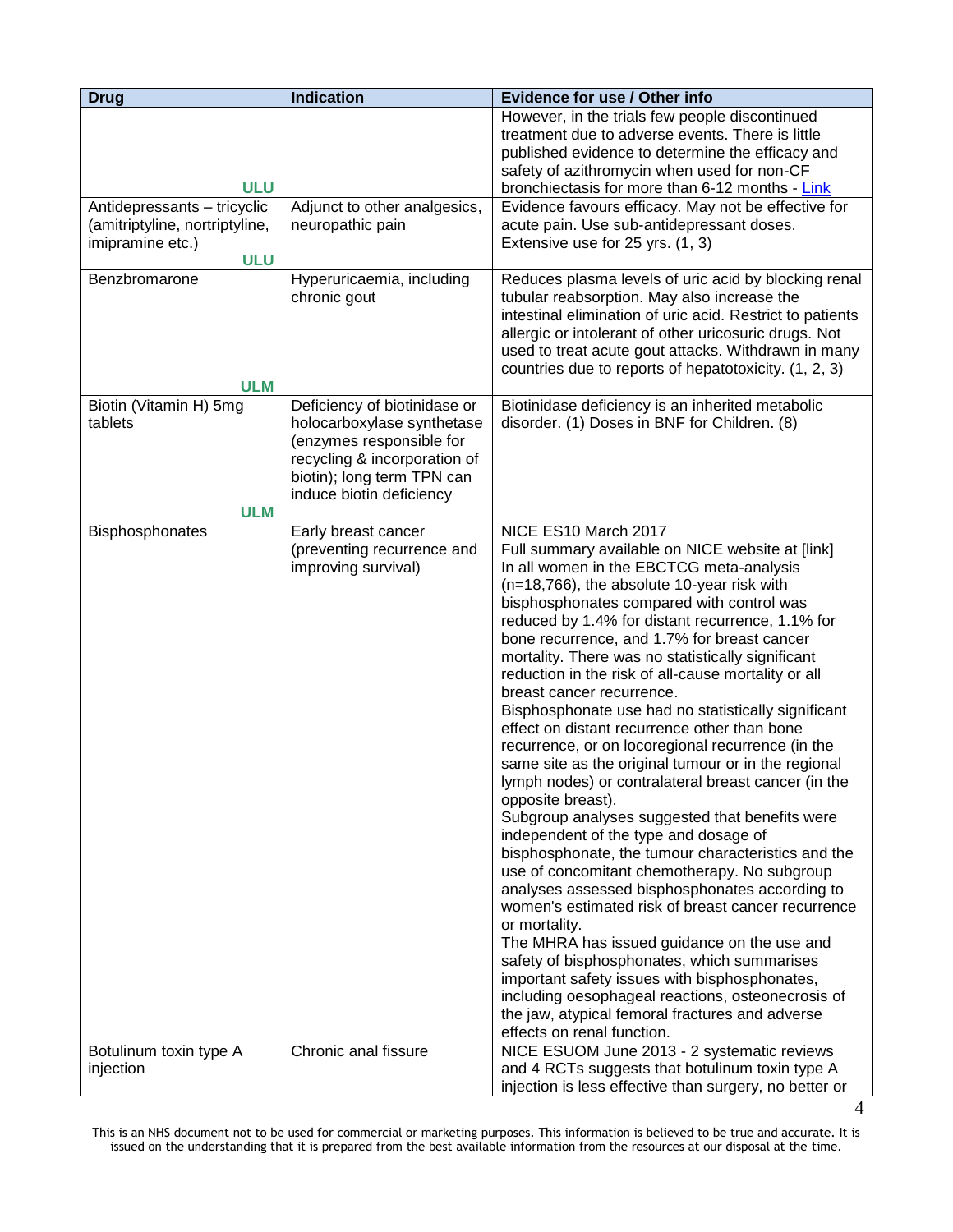| <b>Drug</b>                                                                                                       | <b>Indication</b>                                                                                                                                                 | Evidence for use / Other info                                                                                                                                                                                                                                                                                                                                                                                                                                                                                                                                                                                                                                                                                                                                                                                                                                                                                             |
|-------------------------------------------------------------------------------------------------------------------|-------------------------------------------------------------------------------------------------------------------------------------------------------------------|---------------------------------------------------------------------------------------------------------------------------------------------------------------------------------------------------------------------------------------------------------------------------------------------------------------------------------------------------------------------------------------------------------------------------------------------------------------------------------------------------------------------------------------------------------------------------------------------------------------------------------------------------------------------------------------------------------------------------------------------------------------------------------------------------------------------------------------------------------------------------------------------------------------------------|
| <b>ULU</b>                                                                                                        |                                                                                                                                                                   | worse than topical glyceryl trinitrate (mostly 0.2%<br>ointment) or isosorbide dinitrate, and no better than<br>placebo or lidocaine at healing anal fissure - Link                                                                                                                                                                                                                                                                                                                                                                                                                                                                                                                                                                                                                                                                                                                                                       |
| <b>Budesonide nebules</b><br>Children: 1 mg/day<br>Adults: 2 mg day, typically<br>in a divided dose<br><b>ULU</b> | Eosinophilic Esophagitis                                                                                                                                          | Swallowed rather than inhaled for an initial duration<br>of 8 weeks to coat the oesophagus and provide<br>topical medication delivery. First-line pharmacologic<br>therapy for treatment of eosinophilic esophagitis.<br>(Recommendation strong, evidence high). (11)                                                                                                                                                                                                                                                                                                                                                                                                                                                                                                                                                                                                                                                     |
| Calcium carbonate<br>dispersible tablets<br><b>ULU</b>                                                            | Antacid; supplement in<br>deficiency states;<br>hyperphosphataemia in<br>patients with chronic renal<br>failure or associated<br>secondary<br>hyperparathyroidism | Short term use when used as an antacid because of<br>risks of rebound acid secretion and metabolic<br>acidosis. Effective phosphate binders, doses<br>adjusted according to serum phosphate<br>concentrations. (1, 3)<br>Available from specials manufacturers.                                                                                                                                                                                                                                                                                                                                                                                                                                                                                                                                                                                                                                                           |
| Carbamazepine tablets or<br>liquid<br><b>ULU</b>                                                                  | Neuropathic pain;<br>management of aggression,<br>agitation and behavioural<br>disturbances in dementia                                                           | Licensed for pain of trigeminal neuralgia, evidence<br>also favours efficacy in other types of neuropathic<br>pain in adults and children. (1, 3, 8)<br>NICE ESUOM March 2015 - 4 very small short-term<br>RCTs (total n=97) with many limitations give<br>conflicting results about the efficacy of<br>carbamazepine for managing aggression, agitation<br>and behavioural disturbances in people with<br>dementia. Larger, longer-term RCTs are required to<br>confirm its efficacy and safety for this use - Link                                                                                                                                                                                                                                                                                                                                                                                                      |
| Cetirizine 10mg tablets<br><b>ULU</b><br>Chloral hydrate alcohol                                                  | Chronic urticaria<br>Sedation & insomnia                                                                                                                          | NICE ESUOM July 2014 - 2 small RCTs & 2 double-<br>blind crossover studies (n=76) suggest that cetirizine<br>20mg daily may improve weals and itching in adults<br>with severe chronic urticaria refractory to standard<br>doses of antihistamines. Symptoms remain in a<br>proportion of people and the studies have many<br>limitations. Cetirizine 20mg appears to be well<br>tolerated. The benefits may outweigh the risks for<br>those quality of life is significantly impaired by the<br>condition. No data are available from high quality<br>studies on the use of doses $>$ 20mg - Link<br>Doubling the standard licensed dose of a non-<br>sedating antihistamine is widely recommended by<br>the British Association of Dermatologists and the<br>British Society for Allergy and Clinical Immunology<br>for urticaria not responding to therapy - Link<br>Used in the short-term management of insomnia (2) |
| free liquid & suppositories<br><b>ULM</b>                                                                         |                                                                                                                                                                   | wks) and has been used for sedation and as a<br>sedative for premedication. Use as a hypnotic,<br>particularly in children, is now limited. (1, 3, 8)<br>Available from specials manufacturers & importers.                                                                                                                                                                                                                                                                                                                                                                                                                                                                                                                                                                                                                                                                                                               |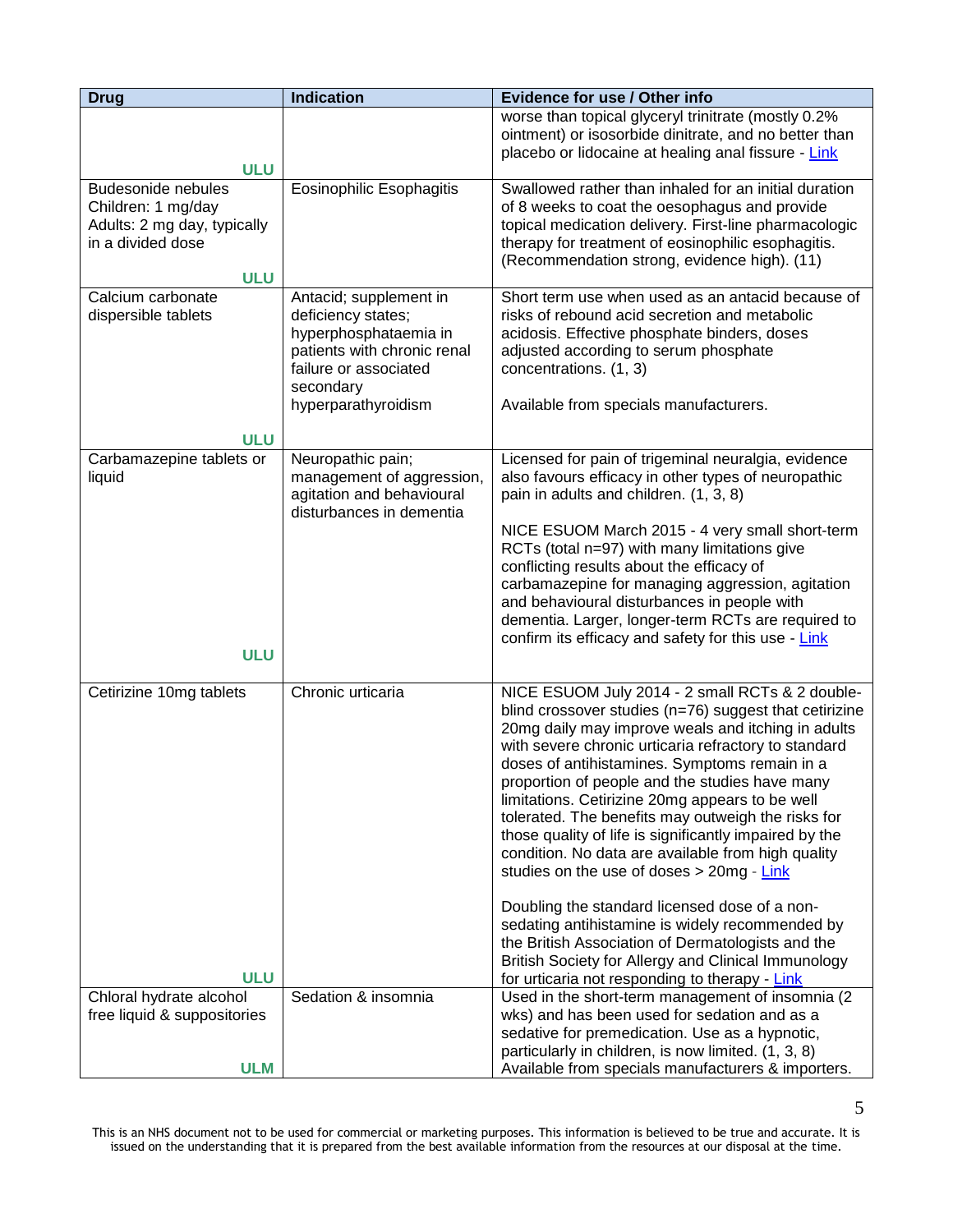| <b>Drug</b>                                                                | <b>Indication</b>                                                                        | Evidence for use / Other info                                                                                                                                                                                                                                                                                                                                |
|----------------------------------------------------------------------------|------------------------------------------------------------------------------------------|--------------------------------------------------------------------------------------------------------------------------------------------------------------------------------------------------------------------------------------------------------------------------------------------------------------------------------------------------------------|
| Chlorothiazide oral liquid<br>250mg in 5ml                                 | Heart failure, hypertension,<br>ascites, diabetes insipidus,                             | Doses in BNF for Children. (8)                                                                                                                                                                                                                                                                                                                               |
| <b>ULM</b>                                                                 | chronic hypoglycaemia                                                                    | Available from specials manufacturers & importers                                                                                                                                                                                                                                                                                                            |
| Clodronate                                                                 | Early breast cancer                                                                      | See "bisphosphonates"                                                                                                                                                                                                                                                                                                                                        |
|                                                                            | (preventing recurrence and<br>improving survival)                                        |                                                                                                                                                                                                                                                                                                                                                              |
| Clonidine tablets                                                          | Attention deficit                                                                        | NICE ESUOM March 2013 - 2 small, short term                                                                                                                                                                                                                                                                                                                  |
| <b>ULU</b>                                                                 | hyperactivity disorder<br>(ADHD) in children and<br>young people                         | RCTs provide weak evidence for use. Adding<br>clonidine to existing stimulant therapy is associated<br>with an increase in moderate to severe side effects,<br>most notably sedation and drowsiness - Link                                                                                                                                                   |
| Clopidogrel                                                                | Transient ischaemic attack<br>(TIA)                                                      | NICE ESUOM 2013 - No relevant RCTs or<br>observational data were identified that assessed<br>clopidogrel monotherapy efficacy in people who<br>have had a TIA. Limited RCT evidence was<br>identified for the use of clopidogrel in combination<br>with aspirin for TIA - Link                                                                               |
| <b>ULU</b>                                                                 |                                                                                          |                                                                                                                                                                                                                                                                                                                                                              |
| <b>ULM</b><br>Co-enzyme Q10                                                | Various                                                                                  | See "Ubiquinone"                                                                                                                                                                                                                                                                                                                                             |
| Colesevelam tablets                                                        | Bile acid absorption                                                                     | NICE ESUOM Oct 2013 - 2 small case series (n=45<br>& n=5) showed improved andomiz/gastrointestinal<br>symptoms. A RCT in 24 women with andomiz-<br>predominant IBS had no improvement in outcomes,<br>4 had evidence of bile acid malabsorption. The<br>study may have been underpowered to detect any<br>differences. Well tolerated; most frequent adverse |
| <b>ULU</b>                                                                 |                                                                                          | effects are flatulence and constipation - Link                                                                                                                                                                                                                                                                                                               |
| Colistimethate sodium -<br>nebulised powder and<br>injection<br><b>ULU</b> | Non-cystic fibrosis (CF)<br>bronchiectasis                                               | NICE ESUOM Jan 2014 - 4 small case series (total<br>n=148) provide weak evidence for the effectiveness<br>in people with non-CF bronchiectasis and P.<br>aeruginosa. Nebulised or inhaled colistimethate<br>sodium is very commonly associated with adverse<br>respiratory effects, including cough, andomi,<br>bronchospasm and sore throat - Link          |
| Corticotropin (Acthar) gel                                                 | Stimulates corticosteroid<br>release                                                     | Can be used to treat medical conditions where<br>systemic corticosteroid therapy is indicated. Such<br>use is now fairly limited.                                                                                                                                                                                                                            |
| <b>ULM</b>                                                                 |                                                                                          | Only available as an injection, individual responses<br>to therapeutic corticotropin vary considerably and<br>doses must be adjusted accordingly. (1, 3)                                                                                                                                                                                                     |
| Desmopressin tablets<br><b>ULU</b>                                         | Nocturia and nocturnal<br>polyuria in men with lower<br>urinary tract symptoms<br>(LUTS) | NICE ESUOM April 2013 - 2 RCTs show a<br>reduction in number of nightly voids, increased<br>duration of sleep until first void and improved quality<br>of life. Use can result in hyponatraemia and water<br>intoxication in the presence of inappropriate fluid<br>intake - Link                                                                            |
| Diltiazem cream 2%                                                         | Anal fissure                                                                             | Evidence to support use favours efficacy. (1, 3)                                                                                                                                                                                                                                                                                                             |
| Diltiazem for anal<br>fissure                                              |                                                                                          | NICE ESUOM Jan 2013 - no statistically significant<br>difference between topical diltiazem and glyceryl<br>trinitrate in adults, limited evidence indicates a<br>reduced frequency of headaches - Link                                                                                                                                                       |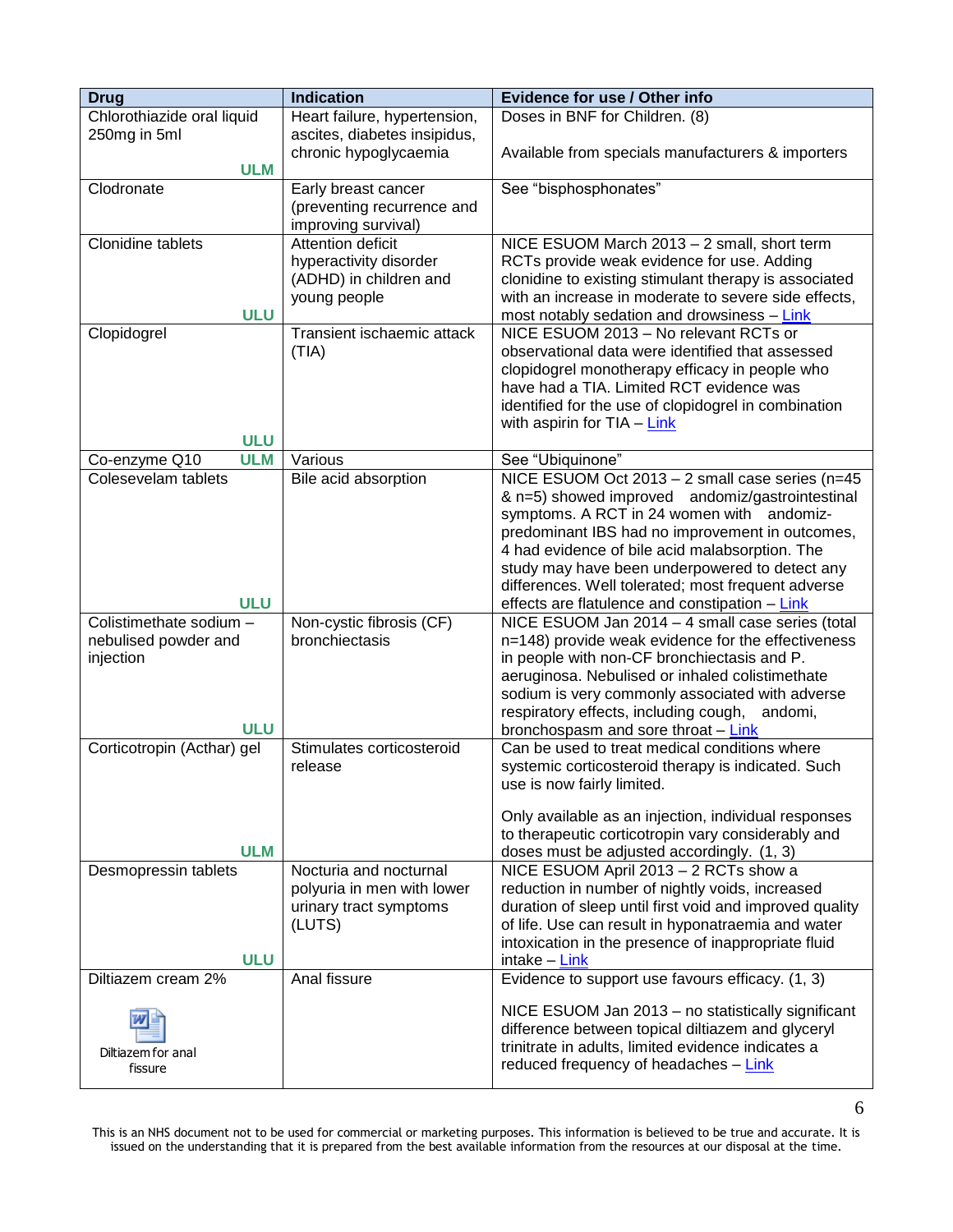| <b>Drug</b>                       |            | <b>Indication</b>                                                                              | Evidence for use / Other info                                                                                                                                                                                                                                                                                                                                                                                                                                                                                                                                                                                                                                                                                                                                                                              |
|-----------------------------------|------------|------------------------------------------------------------------------------------------------|------------------------------------------------------------------------------------------------------------------------------------------------------------------------------------------------------------------------------------------------------------------------------------------------------------------------------------------------------------------------------------------------------------------------------------------------------------------------------------------------------------------------------------------------------------------------------------------------------------------------------------------------------------------------------------------------------------------------------------------------------------------------------------------------------------|
|                                   | <b>ULM</b> |                                                                                                | Guidance sheet available from Ipswich Hospital                                                                                                                                                                                                                                                                                                                                                                                                                                                                                                                                                                                                                                                                                                                                                             |
|                                   |            |                                                                                                | pharmacy dept - see attached.                                                                                                                                                                                                                                                                                                                                                                                                                                                                                                                                                                                                                                                                                                                                                                              |
| Docetaxel infusion                |            | Hormone-sensitive<br>metastatic prostate cancer                                                | NICE ESUOM Jan 2016 - RCT data suggest that<br>docetaxel improves overall survival and time to<br>disease progression in men with hormone-sensitive<br>metastatic prostate cancer. Two RCTs found that,<br>compared with androgen deprivation therapy (ADT)<br>alone, docetaxel combined with ADT statistically<br>significantly improved overall survival by around 10-<br>15 months in this population. No statistically<br>significant difference was seen between the groups<br>in another, smaller RCT. Time to disease<br>progression was statistically significantly longer with<br>docetaxel plus ADT compared with ADT alone in all<br>3 RCTs. These findings are reinforced by a<br>meta-analysis of the RCTs. The toxicity of docetaxel<br>is well-established. Nevertheless, most participants |
|                                   |            |                                                                                                | in the RCTs tolerated the planned number of                                                                                                                                                                                                                                                                                                                                                                                                                                                                                                                                                                                                                                                                                                                                                                |
|                                   | <b>ULU</b> |                                                                                                | docetaxel treatment cycles - Link                                                                                                                                                                                                                                                                                                                                                                                                                                                                                                                                                                                                                                                                                                                                                                          |
| Domperidone tablets               |            | Promote lactation and<br>promote tolerance of<br>enteral feeds in children<br>and young people | Lactation promotion - evidence available to support<br>use which supports efficacy. (3, 4, 6)<br>Guidance sheet available from Ipswich Hospital<br>pharmacy dept - see attached.                                                                                                                                                                                                                                                                                                                                                                                                                                                                                                                                                                                                                           |
|                                   |            |                                                                                                |                                                                                                                                                                                                                                                                                                                                                                                                                                                                                                                                                                                                                                                                                                                                                                                                            |
| Domperidone for<br>lactation 2014 |            |                                                                                                | NICE ESUOM July 2013 - 1 small (n=22) partially<br>blinded, andomized crossover study has shown a<br>statistically significant benefit in the short term for<br>domperidone improving gastric emptying times in<br>very low birth weight preterm neonates receiving<br>enteral feeds. No relevant studies were found in<br>children and young people - Link                                                                                                                                                                                                                                                                                                                                                                                                                                                |
|                                   | <b>ULU</b> |                                                                                                | April 2014 - MHRA guidance on risk of cardiac side<br>effects - Link<br>Use of domperidone in children update - Link<br>Use of domperidone for lactation update - Link                                                                                                                                                                                                                                                                                                                                                                                                                                                                                                                                                                                                                                     |
| Eculizumab infusion               | <b>ULU</b> | Prevention of recurrence of<br>C3 glomerulopathy post-<br>transplant                           | NICE ESUOM June 2015 - No evidence was found<br>to determine whether prophylactic use of<br>eculizumab is effective and safe for preventing<br>recurrence of C3 glomerulopathy after kidney<br>transplantation. There are 10 case reports for using<br>eculizumab to treat C3 glomerulopathy in people<br>who had experienced recurrence of the condition<br>post-transplant. Eculizumab improved or<br>andomized signs of C3 glomerulopathy in 7 cases.<br>A partial response was seen in 1 case, and it was<br>ineffective in 2 cases. More evidence is needed to<br>better assess the safety and efficacy of eculizumab<br>in this heterogeneous condition and to determine<br>which patients are most likely to respond treatment<br>$-Link$                                                           |
| Eculizumab infusion               |            | C3 glomerulopathy in the<br>native kidney                                                      | NICE ESUOM Dec 2015 - the evidence for using<br>eculizumab to treat C3 glomerulopathy in people<br>with their own, native kidneys is limited to 20 case<br>reports. Eculizumab improved or andomized signs                                                                                                                                                                                                                                                                                                                                                                                                                                                                                                                                                                                                 |

7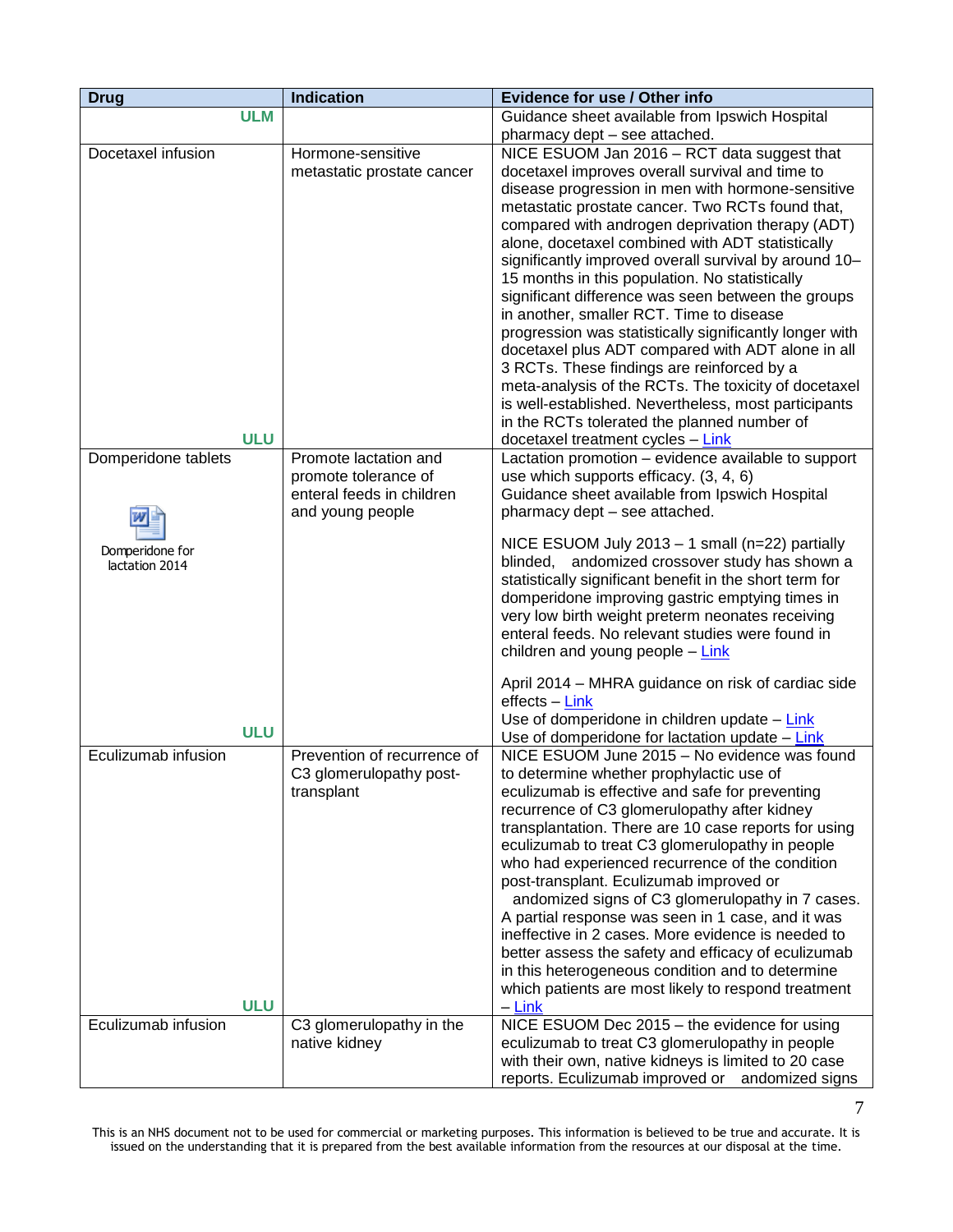| <b>Drug</b>                                 | <b>Indication</b>                                                                                                                              | Evidence for use / Other info                                                                                                                                                                                                                                                                                                                                                                                                                                                       |
|---------------------------------------------|------------------------------------------------------------------------------------------------------------------------------------------------|-------------------------------------------------------------------------------------------------------------------------------------------------------------------------------------------------------------------------------------------------------------------------------------------------------------------------------------------------------------------------------------------------------------------------------------------------------------------------------------|
|                                             |                                                                                                                                                | of C3 glomerulopathy in 15 cases. An initial<br>response followed by subsequent deterioration was<br>seen in 3 cases, and treatment was ineffective in<br>2 cases.<br>More evidence is needed to better assess the safety                                                                                                                                                                                                                                                           |
| <b>ULU</b>                                  |                                                                                                                                                | and efficacy of eculizumab in this heterogeneous<br>condition and to determine which patients are most<br>likely to respond treatment - Link                                                                                                                                                                                                                                                                                                                                        |
| Erythromycin tablets<br><b>ULU</b>          | Gastroparesis in adults                                                                                                                        | NICE ESUOM June 2013 - limited evidence, 1 small<br>single-blind, crossover study (n=13) has found a<br>statistically significant benefit for erythromycin in the<br>short term for improving symptoms of gastroparesis<br>compared with metoclopramide - Link                                                                                                                                                                                                                      |
| Ethinyloestradiol 2mg<br>capsules           | Menopause symptoms;<br>castration, or primary<br>ovarian failure; prostate<br>cancer; decreased estrogen<br>level secondary to<br>hypogonadism | Effective for menopause symptoms, decreased<br>estrogen level secondary to hypogonadism,<br>castration, or primary ovarian failure and palliative<br>treatment in prostate cancer. (1, 3)                                                                                                                                                                                                                                                                                           |
| <b>ULM</b>                                  |                                                                                                                                                | Available from specialist importers.                                                                                                                                                                                                                                                                                                                                                                                                                                                |
| Fexofenadine 180mg<br>tablets<br><b>ULU</b> | Chronic urticaria                                                                                                                              | Doubling the standard licensed dose of a non-<br>sedating antihistamine is widely recommended by<br>the British Association of Dermatologists and the<br>British Society for Allergy and Clinical Immunology<br>for andomized not responding to therapy $-\frac{\text{Link}}{\text{Link}}$                                                                                                                                                                                          |
| Fludrocortisone tablets<br><b>ULU</b>       | Postural hypotension in<br>adults                                                                                                              | NICE ESUOM Oct 2013 - limited evidence from 2<br>small short-term studies that fludrocortisone<br>improves postural blood pressure and orthostatic<br>symptoms. In another slightly larger study<br>fludrocortisone had no effect on supine blood<br>pressure or wellbeing in a population with chronic<br>fatigue syndrome - Link                                                                                                                                                  |
| Flunarizine 5mg capsules                    | Complex epilepsy /<br>alternating hemiplegia of<br>childhood                                                                                   | Evidence is inconclusive - some individual studies<br>have reported benefit; a systematic review<br>concluded that although flunarizine might have a<br>weak effect on seizure frequency the evidence was<br>not convincing. The withdrawal rate was significant,<br>probably due to poor tolerability; therefore it should<br>not be recommended as adjunctive therapy. (1, 3)                                                                                                     |
|                                             | Migraine prophylaxis                                                                                                                           | NICE ESUOM Sept 2014 - the evidence (including<br>2 RCTs & Cochrane review) suggests flunarizine is<br>as effective as propranolol or topiramate at reducing<br>the frequency of migraines in adults. In children, it<br>was more effective than placebo, and as effective as<br>dihydroergotamine. Nimodipine, propranolol or<br>aspirin. All of the studies in children were small and<br>of poor quality. The most common adverse effect of<br>flunarizine is weight gain - Link |
| <b>ULM</b>                                  |                                                                                                                                                | Available from specialist importers.                                                                                                                                                                                                                                                                                                                                                                                                                                                |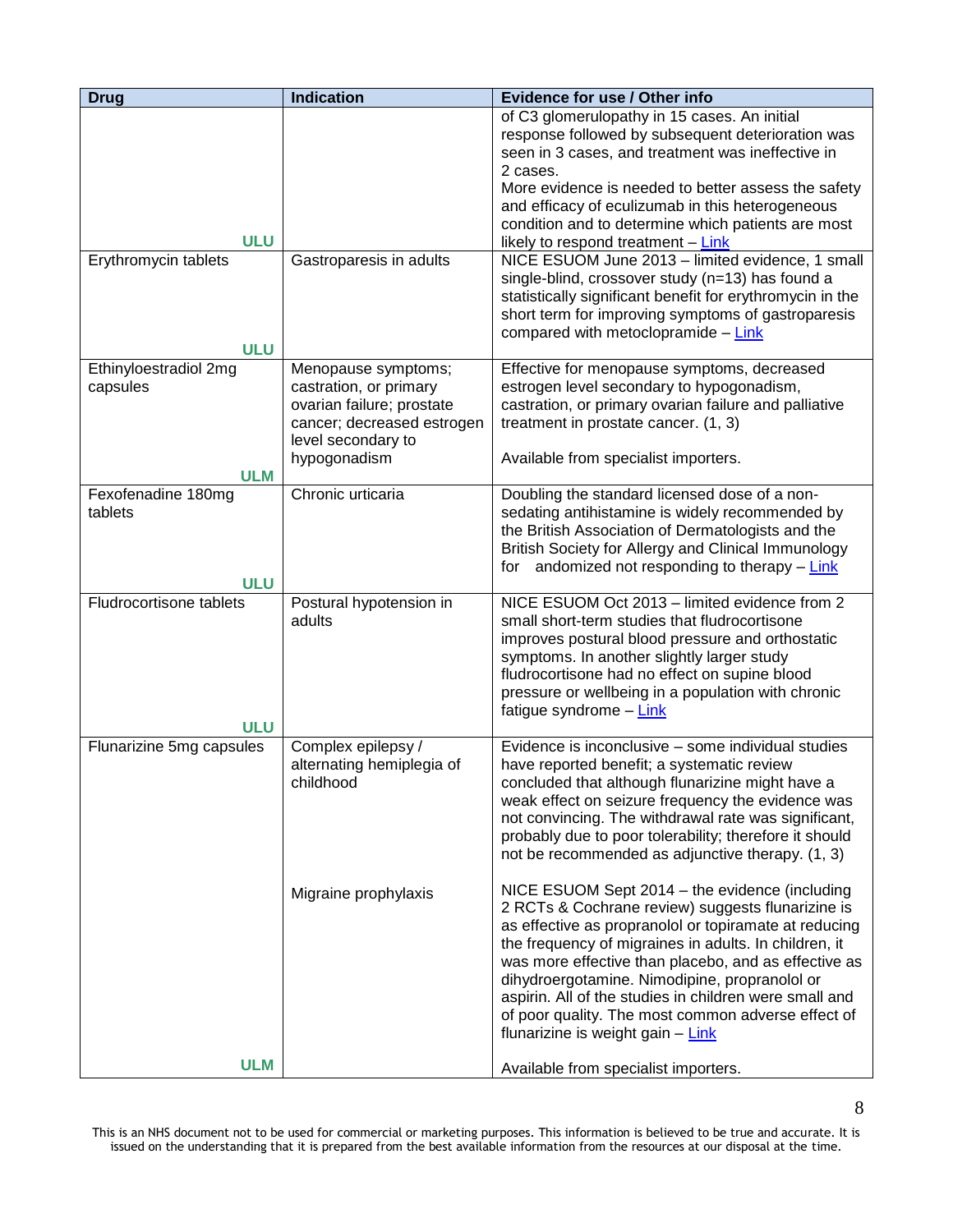| <b>Drug</b>                     | <b>Indication</b>           | <b>Evidence for use / Other info</b>                                                                      |
|---------------------------------|-----------------------------|-----------------------------------------------------------------------------------------------------------|
| Fluoxetine                      | Hypersexuality              | NICE ESUOM July 2015 - No RCTs which evaluate                                                             |
|                                 |                             | the use of fluoxetine in the treatment of                                                                 |
|                                 |                             | hypersexuality were found, nor any studies that                                                           |
|                                 |                             | compared fluoxetine with any of the hormonal                                                              |
|                                 |                             | treatments licensed to treat hypersexuality. Limited                                                      |
|                                 |                             | evidence from 3 small, short-term observational                                                           |
|                                 |                             | studies suggests that fluoxetine may improve some                                                         |
|                                 |                             | measurements of hypersexuality and sexual                                                                 |
|                                 |                             | preoccupation in men who have either been                                                                 |
|                                 |                             | convicted of a sexual offence or who have a                                                               |
|                                 |                             | paraphilia or a non-paraphilic sexual addiction.                                                          |
|                                 |                             | However, these studies had a number of limitations<br>which make it difficult to draw conclusions on the  |
| <b>ULU</b>                      |                             | use of fluoxetine for this indication $-\frac{\text{Link}}{\text{Link}}$ .                                |
| Fluticasone inhaler             | Eosinophilic esophagitis    | Swallowed rather than inhaled for an initial duration                                                     |
| (nebules or nasules)            |                             | of 8 week to coat the esophagus and provide topical                                                       |
| Children: 88-440mcg/day         |                             | medication delivery. First-line pharmacologic                                                             |
| in a divided dose               |                             | therapy for treatment of eosinophilic esophagitis.                                                        |
| Adults 880-1760mcg/day          |                             | (Recommendation strong, evidence high). (11)                                                              |
| in a divided dose<br><b>ULU</b> |                             |                                                                                                           |
| Fosfomycin trometamol           | Multidrug resistant urinary | NICE ESUOM July 2013 - 4 small observational                                                              |
| granules                        | tract infections            | studies showed a clinical success rate (resolution of                                                     |
|                                 |                             | symptoms after treatment) of 77.8% - 94.2%. In 2                                                          |
|                                 |                             | comparative studies, outcomes were similar in                                                             |
|                                 |                             | people whose UTIs were treated with fosfomycin                                                            |
|                                 |                             | trometamol and other antibiotics. No data on                                                              |
|                                 |                             | adverse events were available from the studies.                                                           |
|                                 |                             | More robust studies are needed to further evaluate                                                        |
|                                 |                             | the safety and efficacy of fosfomycin trometamol for                                                      |
|                                 |                             | this indication $-\underline{\text{Link}}$                                                                |
| <b>ULM</b>                      |                             | Available from specialist importers.                                                                      |
| Fumaric acid esters 30mg        | Moderate/severe chronic     | Evidence available to support use. (1) Approved for                                                       |
| & 120mg tablets                 | plaque psoriasis            | use by NHS Suffolk.                                                                                       |
|                                 |                             |                                                                                                           |
| <b>ULM</b>                      |                             | Available from specialist importers.                                                                      |
| Gentamicin 0.3% eye             | Eye infection               | Gentamicin ophthalmic solution and ointment are                                                           |
| ointment                        |                             | effective in treating ocular bacterial infections                                                         |
|                                 |                             | including conjunctivitis, keratitis, keratoconjunctivitis,                                                |
|                                 |                             | corneal ulcers, blepharitis, blepharoconjunctivitis,<br>acute meibomianitis, and dacryocystitis caused by |
| <b>ULM</b>                      |                             | susceptible microorganisms. (1, 3)                                                                        |
| Gentamicin 0.1% cream           | Skin infection              | Topical use may lead to the emergence of                                                                  |
|                                 |                             | resistance and is considered inadvisable. (1)                                                             |
|                                 |                             | Licensed in the USA for primary skin infections e.g.                                                      |
|                                 |                             | impetigo contagiosa, superficial folliculitis, ecthyma,                                                   |
|                                 |                             | furunculosis, sycosis barbae, and pyoderma                                                                |
|                                 |                             | gangrenosum; and secondary skin infections                                                                |
|                                 |                             | including infectious eczematoid dermatitis, pustular                                                      |
|                                 |                             | acne, pustular psoriasis, infected seborrheic                                                             |
|                                 |                             | dermatitis, infected contact dermatitis (including                                                        |
|                                 |                             | poison ivy), infected excoriations, and bacterial                                                         |
|                                 |                             | superinfections of fungal or viral infections. (3)                                                        |
| <b>ULM</b>                      |                             |                                                                                                           |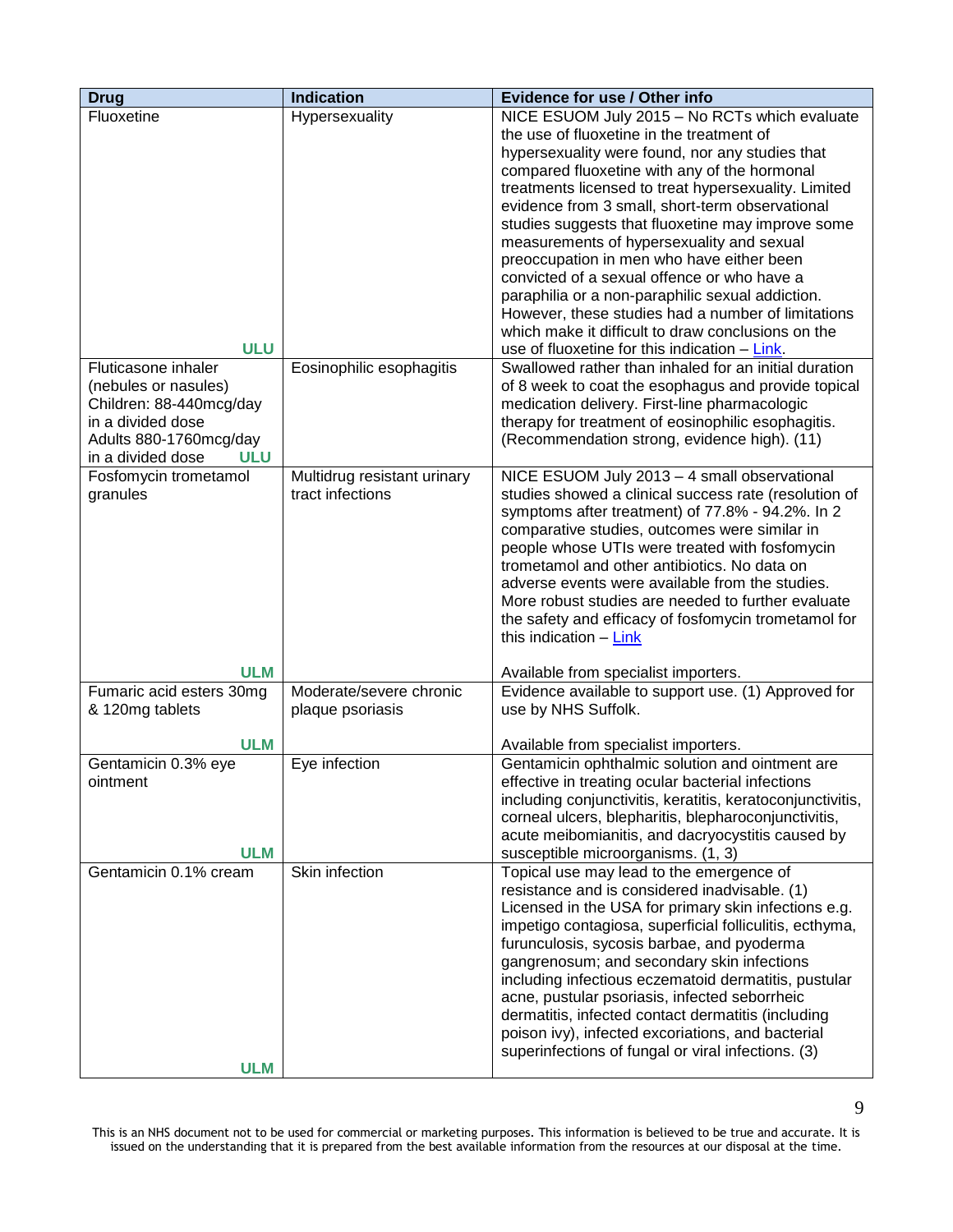| <b>Drug</b>                                       | <b>Indication</b>                                                            | <b>Evidence for use / Other info</b>                                                                                                                                                                                                                                                                                                                                                                                                                                                                                                                                                                                                                                                                                                                                                                                                                                                                                             |
|---------------------------------------------------|------------------------------------------------------------------------------|----------------------------------------------------------------------------------------------------------------------------------------------------------------------------------------------------------------------------------------------------------------------------------------------------------------------------------------------------------------------------------------------------------------------------------------------------------------------------------------------------------------------------------------------------------------------------------------------------------------------------------------------------------------------------------------------------------------------------------------------------------------------------------------------------------------------------------------------------------------------------------------------------------------------------------|
| Glycopyrronium tablets /<br>solution / suspension | Gastric & salivary secretion<br>reduction; hypersalivation;<br>hyperhidrosis | Evidence favours efficacy (1, 3)<br>NICE ESUOM July 2013 - moderate evidence for<br>reduction of <i>hypersalivation (sialorrhoea)</i> or<br>drooling in children and young people with a<br>neurological condition, and adults with Parkinson's<br>disease, compared to placebo. Limited evidence of<br>efficacy in adults with schizophrenia and clozapine-<br>induced hypersalivation. Antimuscarinic adverse<br>effects most commonly reported, e.g. dry mouth. No<br>evidence for long-term efficacy or safety - Link                                                                                                                                                                                                                                                                                                                                                                                                        |
|                                                   |                                                                              | NICE ESUOM July 2013 - weak evidence from case<br>series to support reduced sweating in people with<br>hyperhidrosis. The most commonly reported<br>adverse effects are antimuscarinic, e.g. dry mouth.<br>No andomized controlled trial evidence - Link                                                                                                                                                                                                                                                                                                                                                                                                                                                                                                                                                                                                                                                                         |
| <b>ULM</b>                                        |                                                                              | Available from specialist importers.                                                                                                                                                                                                                                                                                                                                                                                                                                                                                                                                                                                                                                                                                                                                                                                                                                                                                             |
| Ibandronic acid                                   | Early breast cancer<br>(preventing recurrence and<br>improving survival)     | See "bisphosphonates"                                                                                                                                                                                                                                                                                                                                                                                                                                                                                                                                                                                                                                                                                                                                                                                                                                                                                                            |
| Infliximab IV infusion<br><b>ULU</b>              | Pulmonary sarcoidosis                                                        | NICE ES Dec 2016 - one RCT (n=138) and 3<br>uncontrolled, non-comparative observational studies<br>(n=60) showed that infliximab improved mean<br>percent of predicted forced vital capacity (FVC) at<br>week 24 by 2.5% compared with placebo, (p<0.05)<br>and improved mean percent of predicted FVC or<br>vital capacity (VC, not forced) from baseline by<br>about 7% respectively. Observational studies have<br>many limitations and better quality evidence is<br>needed. The evidence supports British Thoracic<br>Society guidance that immunosuppressants have a<br>limited role in pulmonary sarcoidosis because there<br>are insufficient high-quality studies to confirm their<br>place in therapy and they have significant adverse<br>effects. Immunosuppressants should be used only<br>when disease is refractory to standard treatments<br>and when there are no pharmacological alternatives<br>- <u>Link</u> |
| Infliximab IV infusion                            | Refractory pulmonary<br>sarcoidosis                                          | NICE ES Jan 17 - 10 observational studies (155<br>cases) assessed the effects of infliximab for treating<br>active, unstable, extrapulmonary sarcoidosis<br>(primarily in the nervous system (34%) or skin<br>(25%)) in people who had found corticosteroids and<br>other immunosuppressants to be ineffective, or who<br>could not tolerate these treatments (refractory<br>sarcoidosis). Of these cases, extrapulmonary<br>sarcoidosis resolved in a third and improved in<br>around half. Observational studies are subject to<br>bias and confounding and have many limitations<br>affecting their application to clinical practice.<br>Adverse events seen in the studies reflected those<br>listed in the summary of product characteristics.<br>According to specialists involved in this evidence<br>summary, infliximab may be an option for some                                                                       |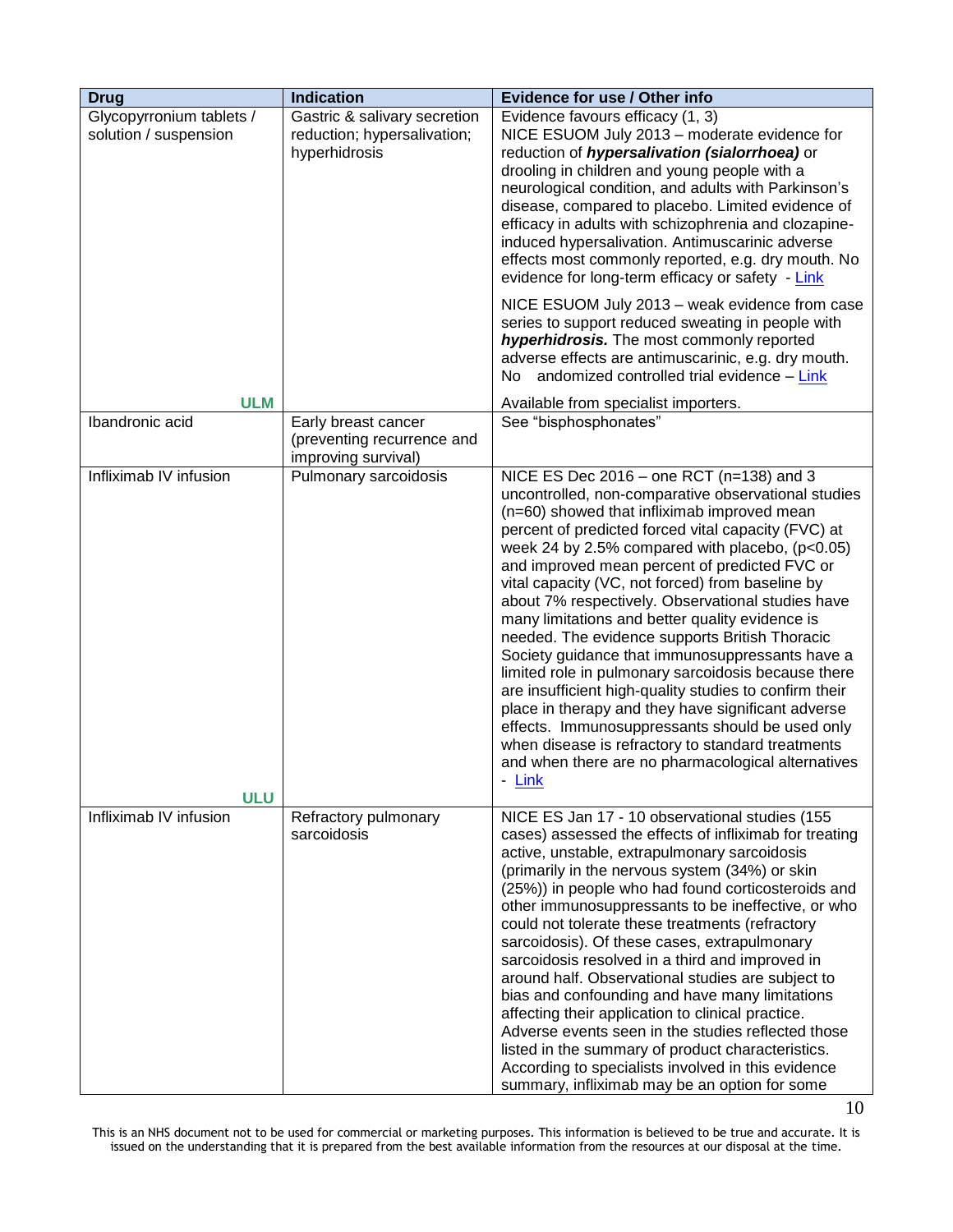| <b>Drug</b>                                                   | <b>Indication</b>                                                                                                                                | Evidence for use / Other info                                                                                                                                                                                                                                                                                                                                                                                                                                                            |
|---------------------------------------------------------------|--------------------------------------------------------------------------------------------------------------------------------------------------|------------------------------------------------------------------------------------------------------------------------------------------------------------------------------------------------------------------------------------------------------------------------------------------------------------------------------------------------------------------------------------------------------------------------------------------------------------------------------------------|
| <b>ULU</b>                                                    |                                                                                                                                                  | patients with severe, refractory extrapulmonary<br>sarcoidosis (particularly cutaneous or neurological<br>sarcoidosis); for example, those affected by<br>disabling or disfiguring disease, or whose life<br>expectancy is likely to be reduced - Link                                                                                                                                                                                                                                   |
| Isoniazid liquid                                              | ТB                                                                                                                                               | Mainstay of the primary treatment of pulmonary and<br>extrapulmonary tuberculosis. (1)                                                                                                                                                                                                                                                                                                                                                                                                   |
| <b>ULM</b>                                                    |                                                                                                                                                  | Available from specials manufacturers.                                                                                                                                                                                                                                                                                                                                                                                                                                                   |
| Ivermectin 3mg tablets                                        | Onchocerciasis, lymphatic<br>filariasis, other worm<br>infections, strongyloidiasis<br>and Mansonella infections,<br>difficult to treat scabies. | Considered a drug of choice for the treatment of<br>Onchocerciasis; Safe and effective in the treatment<br>of nondisseminated strongyloidiasis of the intestinal<br>tract; Effective in treating symptomatic Mansonella<br>ozzardi infections, based on limited evidence (1-3)                                                                                                                                                                                                           |
|                                                               |                                                                                                                                                  | NICE ESUOM Mar 2014 - appears to be effective for<br>treating people with classical or crusted scabies.<br>Differences in treatment regimens and the length of<br>follow-up make interpreting comparisons with topical<br>treatments difficult. Transient exacerbation of<br>pruritus may occur at the start of treatment - Link                                                                                                                                                         |
| <b>ULM</b>                                                    |                                                                                                                                                  | Available from specialist importers.                                                                                                                                                                                                                                                                                                                                                                                                                                                     |
| Ketamine injection / liquid                                   | Pain                                                                                                                                             | Evidence for use limited, used in neuropathic or<br>other pain unresponsive to conventional analgesics.<br>May have a role in sedation and/or analgesia in<br>pediatric patients before procedures. (1, 3, 8)                                                                                                                                                                                                                                                                            |
|                                                               |                                                                                                                                                  | NICE ESUOM Feb 2014 - 2 small, short-term,<br>placebo-RCTs and 1 n-of-1 trial provide no good<br>quality evidence for the use of oral ketamine to treat<br>chronic pain in adults. Only 1 phase I pilot study in<br>young people was identified - too small and short-<br>term to draw any firm conclusions about the efficacy<br>and safety for treating chronic pain in young people.<br>Frequently associated with adverse effects that<br>result in treatment discontinuation - Link |
| <b>Injection - ULU/ULM</b><br><b>Oral liquid - ULM</b>        |                                                                                                                                                  | Supply of 10mg/ml and 100mg/ml injection not<br>available until March 2015. Unlicensed ketamine<br>(esketamine) may be used instead - Link                                                                                                                                                                                                                                                                                                                                               |
| L-Arginine 1g capsules<br><b>ULM</b>                          | Hyperammonaemia                                                                                                                                  | Of doubtful clinical usefulness in controlling<br>increased ammonia levels in liver disease. (1, 3)                                                                                                                                                                                                                                                                                                                                                                                      |
| Lauromacrogol 400<br>injection (Aethoxysklerol)<br><b>ULM</b> | Varices                                                                                                                                          | Injection sclerotherapy for recurrent varicose veins<br>following surgery, and thread veins. Evidence<br>available to support use. (1)                                                                                                                                                                                                                                                                                                                                                   |
| Lidocaine 4% topical<br><b>ULU</b><br>solution                | Pain relief in paediatrics                                                                                                                       | Evidence to support use. (1, 8)                                                                                                                                                                                                                                                                                                                                                                                                                                                          |
| Lidocaine &<br>hydrocortisone mouthwash                       | Oral inflammation and<br>ulceration following<br>radiotherapy                                                                                    | Used when aphthous ulcers are widespread and<br>recurrent. (9)                                                                                                                                                                                                                                                                                                                                                                                                                           |
| <b>ULM</b>                                                    |                                                                                                                                                  | Available from specials manufacturers.                                                                                                                                                                                                                                                                                                                                                                                                                                                   |
| Lorazepam tablets<br><b>ULU</b><br>buccally                   | Acute anxiety                                                                                                                                    | Rapidly absorbed sublingually, short term treatment.<br>(9)                                                                                                                                                                                                                                                                                                                                                                                                                              |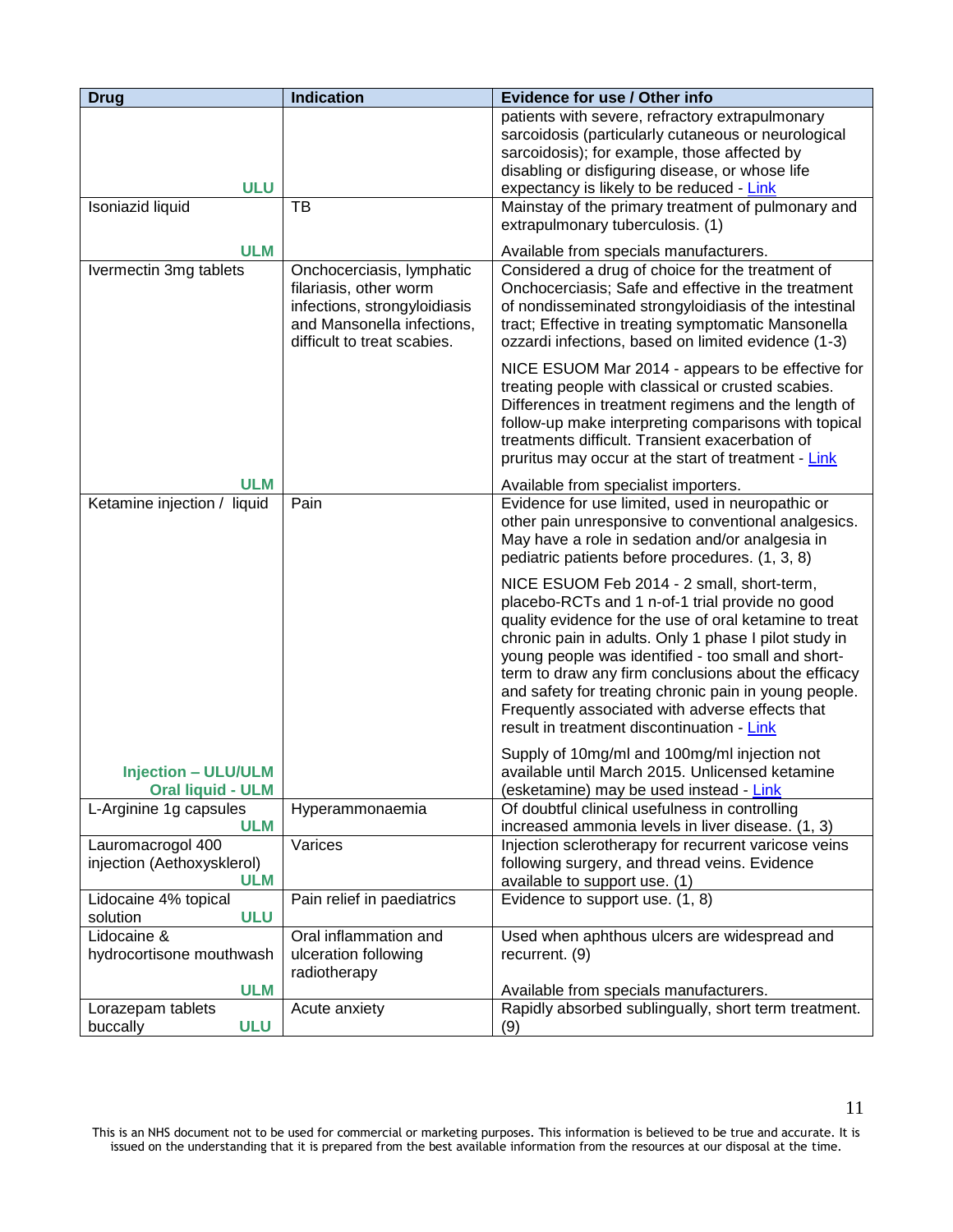| <b>Drug</b>                                                                                                     | <b>Indication</b>                                                                                       | Evidence for use / Other info                                                                                                                                                                                                                                                                                                                                                                                                                    |
|-----------------------------------------------------------------------------------------------------------------|---------------------------------------------------------------------------------------------------------|--------------------------------------------------------------------------------------------------------------------------------------------------------------------------------------------------------------------------------------------------------------------------------------------------------------------------------------------------------------------------------------------------------------------------------------------------|
| Magnesium<br>glycerophosphate 4mmol<br>tablets and 1mmol/ml<br>liquid<br>Magnesium L-Aspartate<br>10mmol sachet | Hypomagnesaemia                                                                                         | Magnesium salts can be given by mouth for the<br>treatment of chronic or asymptomatic magnesium<br>deficiency. (1, 3)<br>Magnesium salts are poorly absorbed from the GI<br>tract, but magnesium oxide, hydroxide and trisilicate<br>are converted by acid gastric juice into soluble<br>magnesium chloride which is absorbed. Magnesium<br>oxide capsules have improved palatability compared<br>to the hydroxide and trisilicate preparations. |
|                                                                                                                 |                                                                                                         | NICE ESUOM Jan 2013 - The evidence for use of<br>magnesium glycerophosphate is from 3 case reports<br>describing its use for preventing recurrent<br>hypomagnesaemia in adults after intravenous<br>treatment - Link                                                                                                                                                                                                                             |
| <b>ULM</b>                                                                                                      |                                                                                                         | Available from specials manufacturers.                                                                                                                                                                                                                                                                                                                                                                                                           |
| Melatonin tablets /<br>capsules / liquid                                                                        | Insomnia & ADHD                                                                                         | Evidence for use in sleep disorders is inconclusive.<br>Improves sleep in blind patients, neurologically<br>disabled children and the elderly. (1, 3, 8)                                                                                                                                                                                                                                                                                         |
| NB. 2mg MR tablets<br>(Circadin) and 3mg Bio-<br><b>Melatonin tablets are EU</b><br>licensed preparations       |                                                                                                         | NICE ESUOM Oct 2012 - there is limited evidence<br>for melatonin for sleep disorders in children & young<br>people with ADHD - Link                                                                                                                                                                                                                                                                                                              |
| <b>ULM</b>                                                                                                      |                                                                                                         | MHRA will only authorize import of other preps in<br>very exceptional circumstances, unlicensed<br>capsules and liquid available from UK specials<br>manufacturers without issue from MHRA.                                                                                                                                                                                                                                                      |
| Mepacrine 100mg tablets<br><b>ULM</b>                                                                           | Antiprotozoal for giardiasis<br>& treatment of discoid and<br>subcutaneous lupus<br>erythematosus (SLE) | Evidence available to support use for giardiasis<br>which indicates mepacrine is effective. (1, 2, 3)<br>Evidence for SLE is favourable - promotes energy<br>and decreases fatigue in 2 to 4 weeks; maximal<br>benefits in 6 to 8 weeks. (1, 3)                                                                                                                                                                                                  |
| Metformin tablets<br><b>ULU</b>                                                                                 | Polycystic ovary syndrome<br>(PCOS)                                                                     | Evidence available to support use. Metformin<br>restores menstrual cyclicity and ovulatory function<br>among insulin-resistant women with PCOS (1, 3, 6)<br>NICE ESUOM Feb 2013 - no good evidence that<br>regimens containing metformin are statistically<br>significantly different from co-cyprindiol in controlling<br>hirsutism in women with PCOS who are not planning<br>pregnancy - Link                                                 |
| Methadone tablets & liquid<br><b>ULU</b>                                                                        | Neuropathic pain in cancer<br>patients                                                                  | Evidence favours efficacy. (1, 3)                                                                                                                                                                                                                                                                                                                                                                                                                |
| Methoxypsoralen gel, bath<br>lotion & tablets<br><b>ULM</b>                                                     | Psoriasis                                                                                               | Effective - evidence to support use. (1, 3)                                                                                                                                                                                                                                                                                                                                                                                                      |
| Methylprednisolone tablets<br>or IV injection<br><b>ULU</b>                                                     | Treatment of relapse in<br>multiple sclerosis (MS)                                                      | Drug of choice for the treatment of MS relapses but<br>there is no clear evidence supporting an optimum<br>therapeutic regime. (1, 3)                                                                                                                                                                                                                                                                                                            |
|                                                                                                                 |                                                                                                         | Guidance sheet available from Ipswich Hospital<br>pharmacy dept - see attached.                                                                                                                                                                                                                                                                                                                                                                  |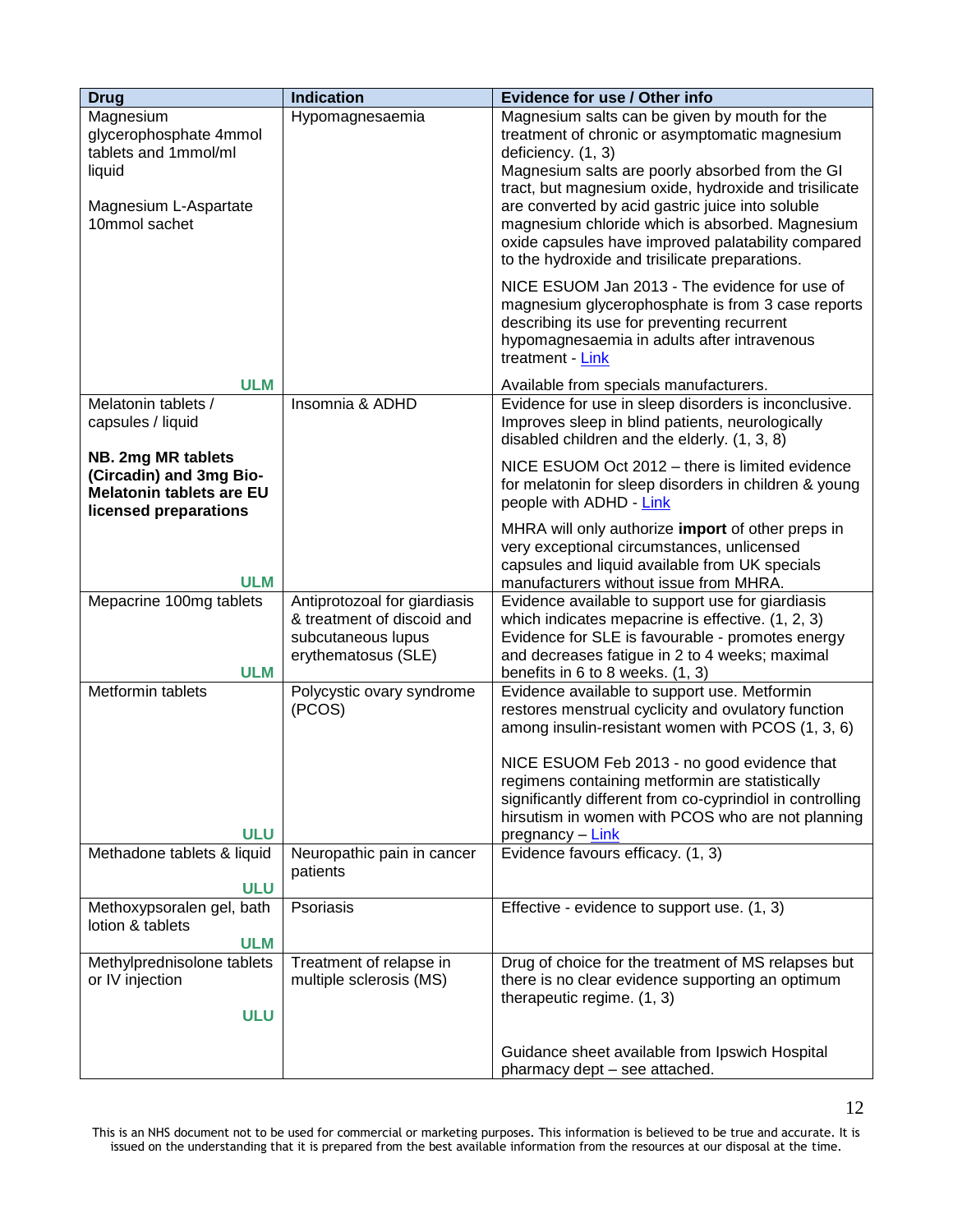| <b>Drug</b>                                                                  | <b>Indication</b>                              | Evidence for use / Other info                                                                                                                                                                                                                                                                                                                                                                                                                                                                                                                                                               |
|------------------------------------------------------------------------------|------------------------------------------------|---------------------------------------------------------------------------------------------------------------------------------------------------------------------------------------------------------------------------------------------------------------------------------------------------------------------------------------------------------------------------------------------------------------------------------------------------------------------------------------------------------------------------------------------------------------------------------------------|
| Methylprednisolone<br>(Depomedrone) epidural<br>injection<br><b>ULU</b>      | Radicular pain                                 | Role of epidural corticosteroids in sciatica unclear.<br>Evidence of efficacy lacking or conflicting, guidelines<br>do not recommend for routine use. (1)                                                                                                                                                                                                                                                                                                                                                                                                                                   |
| Metoclopramide 10mg<br>tablets<br><b>ULU</b>                                 | Promote lactation                              | Evidence favours efficacy. Promotes lactation in<br>mothers with inadequate milk production, should be<br>used as an adjunct to mechanical methods and the<br>duration of therapy should probably be limited to 7 to<br>14 days. May be less effective in prolonged and<br>complete lactation failure, especially in mothers who<br>have failed to lactate for 30 days or more (1, 3, 6)<br>Information sheet available from West Suffolk<br>Hospital pharmacy dept - see attached.                                                                                                         |
| Mexiletine capsules or<br>injection<br><b>ULU</b>                            | Neuropathic pain                               | Possibly effective in the treatment of diabetic<br>neuropathy. Conflicting data and nebulous results<br>regarding efficacy have been reported. (1, 3)                                                                                                                                                                                                                                                                                                                                                                                                                                       |
| Midazolam hydrochloride<br>or maleate (Epistatus)<br>10mg/ml buccal solution | Status epilepticus                             | NICE guidance considers buccal midazolam an<br>alternative to rectal diazepam for initial management<br>of status epilepticus in the home setting or where<br>intravenous access is not possible. (1)<br>Midazolam hydrochloride 5mg/ml (Buccolam) is                                                                                                                                                                                                                                                                                                                                       |
| <b>ULM</b><br>Midodrine 2.5mg, 5mg &<br>10mg tablets                         | Hypotension                                    | a licensed product.<br>Midodrine effective in the treatment of secondary<br>hypotension & symptomatic orthostatic hypotension.<br>Benefits reported in patients with hypotension<br>caused by psychotropic drugs and anaesthetic<br>agents, spinal cord injury, hypotension due to<br>kidney/pancreas transplantation, systemic infection,<br>and haemodialysis. (1, 3, 10)<br>NICE ESUOM Feb 2013 - Two double-blinded RCTs<br>provide some limited evidence that midodrine may<br>improve some patient-rated symptoms of postural<br>hypotension, e.g. syncope & low energy levels - Link |
| <b>ULM</b>                                                                   |                                                | Guidance sheet available from Ipswich Hospital<br>pharmacy dept - see attached.                                                                                                                                                                                                                                                                                                                                                                                                                                                                                                             |
| Modafinil tablets<br><b>ULU</b>                                              | Fatigue in multiple sclerosis<br>(MS)          | Evidence inconclusive for effectiveness of<br>decreasing fatigue in patients with MS. (1, 3)<br>NICE ESUOM March 2013 - Two small placebo-<br>controlled RCTs did not find any statistically<br>significant evidence that modafinil (up to 200 mg or<br>400 mg daily in the respective trials) improved<br>fatigue in adults with MS (of any disease pattern) at<br>8 weeks or 35 days respectively - Link<br>Guidance sheet available from Ipswich Hospital<br>pharmacy dept - see attached.                                                                                               |
| Modafinil tablets                                                            | Excessive daytime<br>sleepiness in Parkinson's | NICE ESUOM Sept 2015: Limited evidence from<br>4 small, short duration RCTs (total n=89) found a                                                                                                                                                                                                                                                                                                                                                                                                                                                                                            |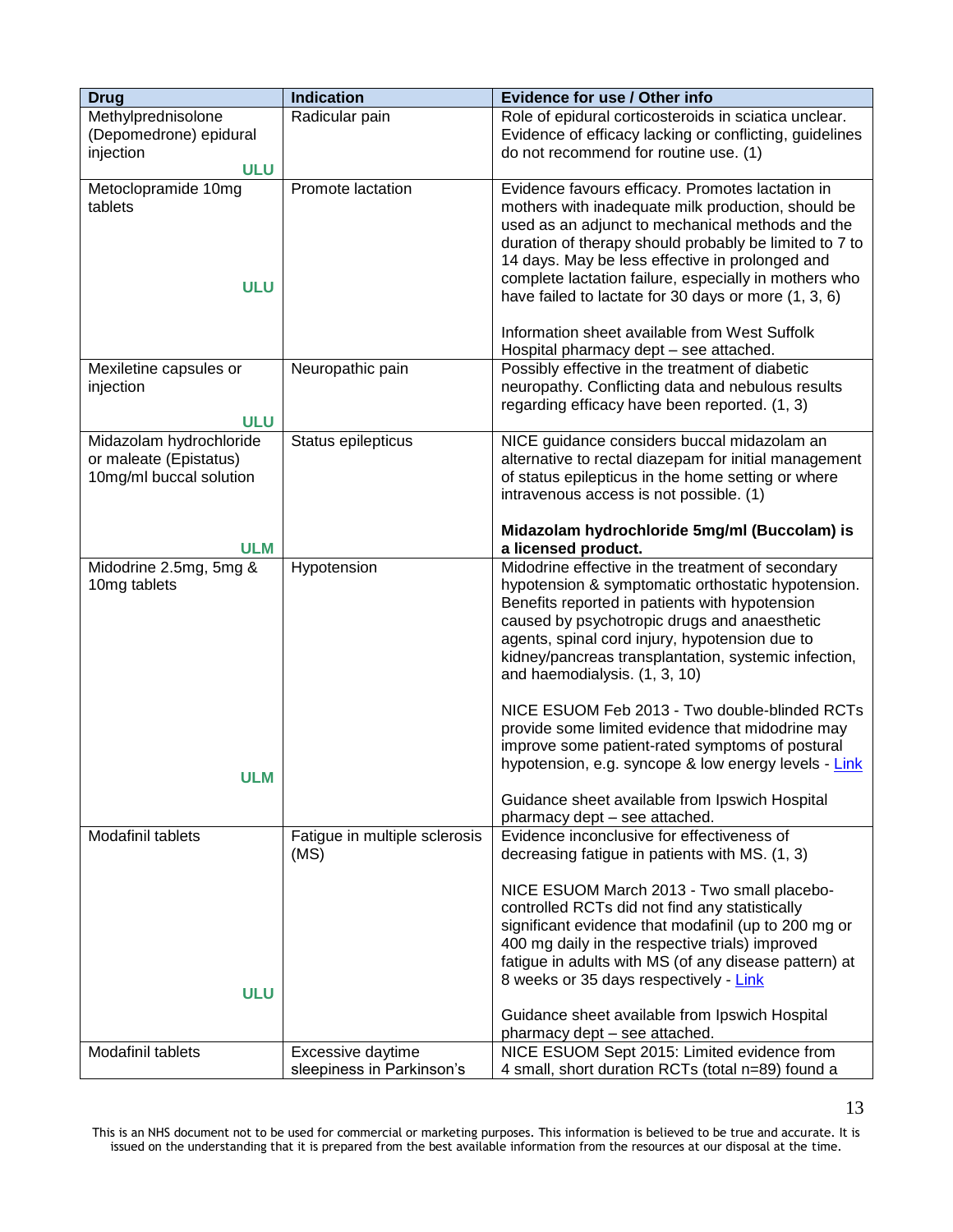| <b>Drug</b>                               | <b>Indication</b>                                           | <b>Evidence for use / Other info</b>                                                                                                                                                                                                                                                                                                                                                                                                                                                                                                                                                                                                                                                                                                                                                |
|-------------------------------------------|-------------------------------------------------------------|-------------------------------------------------------------------------------------------------------------------------------------------------------------------------------------------------------------------------------------------------------------------------------------------------------------------------------------------------------------------------------------------------------------------------------------------------------------------------------------------------------------------------------------------------------------------------------------------------------------------------------------------------------------------------------------------------------------------------------------------------------------------------------------|
| <b>ULU</b>                                | disease (PD)                                                | statistically significant reduction in daytime<br>sleepiness with modafinil treatment in people with<br>PD in 3 of these studies compared to placebo.<br>The NICE guideline on PD which was published in<br>2006 and is currently being updated, recommends<br>that modafinil may be considered for excessive<br>daytime sleepiness in people with PD. This was<br>based on 3 of the RCTs included in this evidence<br>summary. Since the guideline was published, it has<br>become apparent that modafinil is associated with<br>serious psychiatric, cardiovascular and skin adverse<br>effects. In 2010 a safety review by the European<br>Medicines Agency (EMA) concluded that the<br>benefits of modafinil outweighed the risks only in the<br>treatment of narcolepsy - Link |
| Mycophenolate                             | Scleroderma                                                 | NICE ESUOM July 2014 - Observational studies<br>suggest mycophenolate improves skin symptoms<br>and may stabilise lung function in people with<br>systemic sclerosis. The most common adverse<br>effects were gastrointestinal tract disturbances and<br>infections. Observational studies have limitations,<br>and RCTs, particularly comparing mycophenolate<br>with other treatments for scleroderma, are needed to<br>clarify efficacy and safety in this condition - Link                                                                                                                                                                                                                                                                                                      |
| <b>ULU</b>                                | Systemic lupus<br>erythematosus (SLE)                       | NICE ESUOM Nov 2014 - a Cochrane review of<br>RCTs/quasi-RCTs suggests that mycophenolate is<br>as effective as cyclophosphamide at inducing<br>remission in lupus nephritis, but with a lower risk of<br>ovarian failure. In lupus nephritis maintenance<br>therapy, mycophenolate was more effective than<br>azathioprine for preventing relapse, with no increase<br>in clinically important adverse events. Data in non-<br>renal SLE mainly came from observational studies;<br>further RCTs assessing the efficacy and safety in<br>people with non-renal SLE are needed - Link                                                                                                                                                                                               |
| Nabilone capsules                         | <b>MS</b>                                                   | One report of reduction in spasticity and nocturia,                                                                                                                                                                                                                                                                                                                                                                                                                                                                                                                                                                                                                                                                                                                                 |
|                                           |                                                             | and improvement in mood and well-being, in a<br>patient with MS who received nabilone 1 mg every<br>second day. (1)                                                                                                                                                                                                                                                                                                                                                                                                                                                                                                                                                                                                                                                                 |
| Nabilone                                  |                                                             | Guidance sheet available from Ipswich Hospital<br>pharmacy dept - see attached.                                                                                                                                                                                                                                                                                                                                                                                                                                                                                                                                                                                                                                                                                                     |
| <b>ULU</b><br>Naltrexone tablets          | Central post stroke pain                                    | No evidence to support use.                                                                                                                                                                                                                                                                                                                                                                                                                                                                                                                                                                                                                                                                                                                                                         |
| <b>ULU</b>                                |                                                             |                                                                                                                                                                                                                                                                                                                                                                                                                                                                                                                                                                                                                                                                                                                                                                                     |
| Oestrogens (conjugated) +<br>bazedoxifene | Oestrogen deficiency<br>symptoms in<br>postmenopausal women | NICE ES Dec 2016 - an RCT (n=332), showed after<br>12 weeks that conjugated oestrogens &<br>bazedoxifene 0.45 mg/20 mg statistically<br>significantly reduced the average daily number of<br>moderate and severe hot flushes from baseline                                                                                                                                                                                                                                                                                                                                                                                                                                                                                                                                          |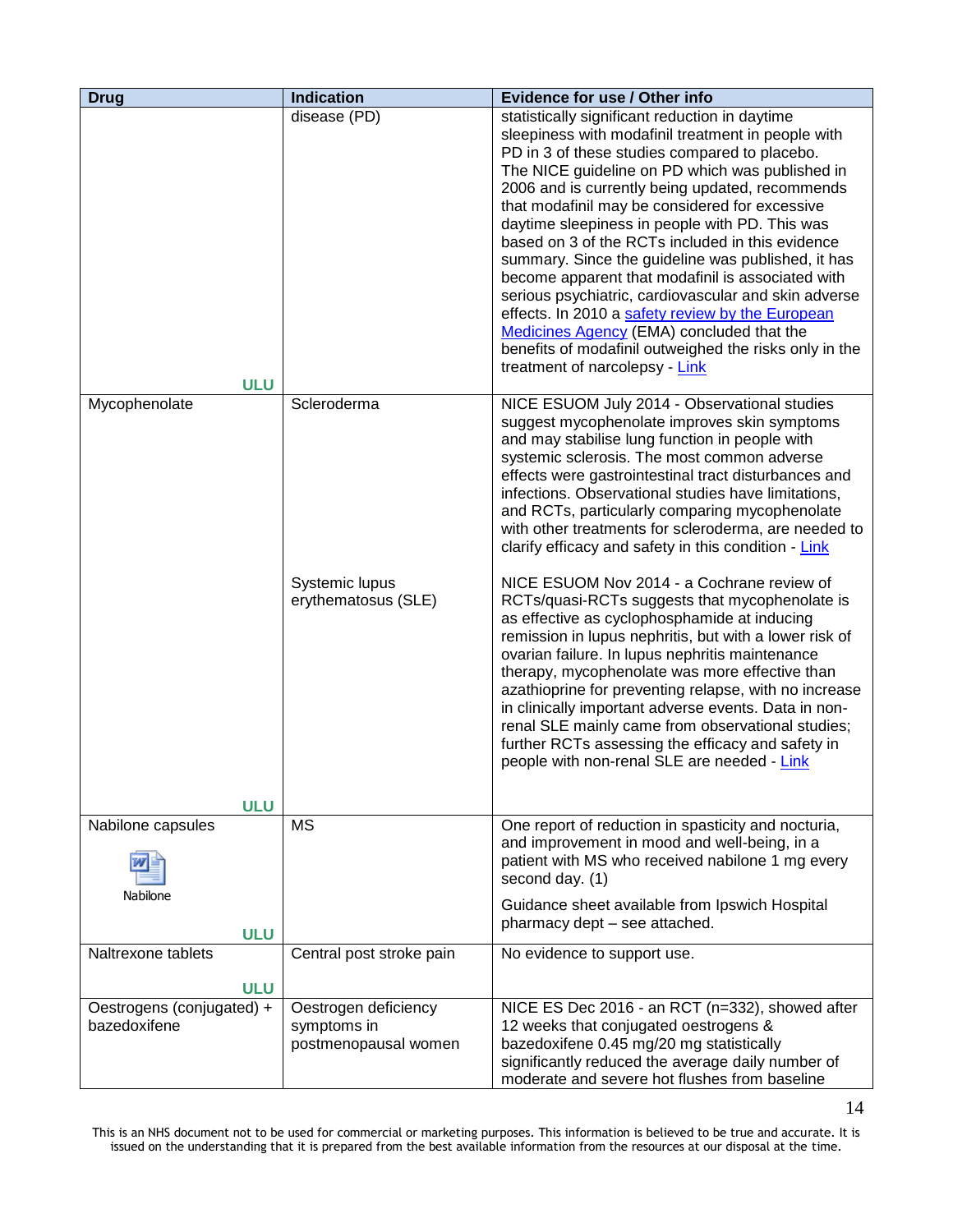| compared with placebo. In another RCT (n=664) in<br>women with vulvar or vaginal atrophy, at week 12,<br>there were statistically significant improvements<br>compared with placebo in some but not all primary<br>outcomes in the conjugated oestrogens and<br>bazedoxifene 0.45 mg/20 mg group. Statistically<br>significant improvements in certain elements of<br>quality of life compared with placebo were seen in<br>both RCTs. No active comparator was included,<br>making it difficult to establish the effectiveness of<br>conjugated oestrogens and bazedoxifene 0.45<br>mg/20 mg compared with existing treatments.<br>Because of the small number of women exposed<br>and short duration of exposure, the available safety<br>data do not allow for assessment of whether the<br>incidence of rare but important adverse events<br>including cardiovascular or cerebrovascular events,<br>venous thromboembolism or cancer (including<br>breast or ovarian cancer) are increased in women<br>taking conjugated oestrogens and bazedoxifene<br><b>ULU</b><br>compared with placebo, or other treatments - Link<br>Omega-3 fatty acid<br>Schizophrenia<br>NICE ESUOM Sept 2013 - Inconclusive evidence<br>medicines<br>from 8 placebo-controlled RCTs. Safety data from<br>the short-term RCTs suggested that omega-3 fatty<br>acids were well tolerated - Link<br><b>ULU</b><br>NICE ESUOM Oct 2014 - A Cochrane review found<br>Ondansetron<br>Management of vomiting in<br>children and young people<br>oral or intravenous (IV) ondansetron increased the<br>with gastroenteritis<br>proportion of children and young people who<br>stopped vomiting compared with placebo. Oral<br>ondansetron reduced the proportion of children and<br>young people needing IV fluid therapy and reduced<br>the immediate hospital admission rate compared<br>with placebo. Ondansetron was associated with<br><b>ULU</b><br>increased episodes of diarrhoea - Link<br>There is evidence that ondansetron is safe and<br>Management of Nausea<br>and Vomiting of Pregnancy<br>effective, but because data are limited it should be<br>and Hyperemesis<br>used as second-line therapy.<br>Gravidarum<br>Studies on the safety of ondansetron are mixed. A<br>large retrospective analysis of data from the Danish<br>birth registry of 608 385 pregnancies found no<br>increased risk of major birth defect, stillbirth, preterm<br>labour or small-for-gestational age. However, a<br>case-control study with 4524 cases and 5859<br>controls found a two-fold increased risk of cleft<br>palate (adjusted OR 2.37, 95% CI 1.18-4.76),<br>although the authors suggest that this association<br>may be due to chance due to the large number of<br>variables investigated. Data from the Swedish<br>Medical and Birth Register demonstrated a small<br>increased risk of cardiovascular defects and cardiac<br>septal defects (OR 1.62, 95% CI 1.04-2.14, and risk<br>ratio 2.05, 95% CI 1.19-3.28, respectively). For | <b>Drug</b> | <b>Indication</b> | Evidence for use / Other info |
|---------------------------------------------------------------------------------------------------------------------------------------------------------------------------------------------------------------------------------------------------------------------------------------------------------------------------------------------------------------------------------------------------------------------------------------------------------------------------------------------------------------------------------------------------------------------------------------------------------------------------------------------------------------------------------------------------------------------------------------------------------------------------------------------------------------------------------------------------------------------------------------------------------------------------------------------------------------------------------------------------------------------------------------------------------------------------------------------------------------------------------------------------------------------------------------------------------------------------------------------------------------------------------------------------------------------------------------------------------------------------------------------------------------------------------------------------------------------------------------------------------------------------------------------------------------------------------------------------------------------------------------------------------------------------------------------------------------------------------------------------------------------------------------------------------------------------------------------------------------------------------------------------------------------------------------------------------------------------------------------------------------------------------------------------------------------------------------------------------------------------------------------------------------------------------------------------------------------------------------------------------------------------------------------------------------------------------------------------------------------------------------------------------------------------------------------------------------------------------------------------------------------------------------------------------------------------------------------------------------------------------------------------------------------------------------------------------------------------------------------------------------------------------------------------------------------------------------------------------------------------------------------------------------------------------------------------------------------------------------------------------------------------|-------------|-------------------|-------------------------------|
|                                                                                                                                                                                                                                                                                                                                                                                                                                                                                                                                                                                                                                                                                                                                                                                                                                                                                                                                                                                                                                                                                                                                                                                                                                                                                                                                                                                                                                                                                                                                                                                                                                                                                                                                                                                                                                                                                                                                                                                                                                                                                                                                                                                                                                                                                                                                                                                                                                                                                                                                                                                                                                                                                                                                                                                                                                                                                                                                                                                                                           |             |                   |                               |
|                                                                                                                                                                                                                                                                                                                                                                                                                                                                                                                                                                                                                                                                                                                                                                                                                                                                                                                                                                                                                                                                                                                                                                                                                                                                                                                                                                                                                                                                                                                                                                                                                                                                                                                                                                                                                                                                                                                                                                                                                                                                                                                                                                                                                                                                                                                                                                                                                                                                                                                                                                                                                                                                                                                                                                                                                                                                                                                                                                                                                           |             |                   |                               |
|                                                                                                                                                                                                                                                                                                                                                                                                                                                                                                                                                                                                                                                                                                                                                                                                                                                                                                                                                                                                                                                                                                                                                                                                                                                                                                                                                                                                                                                                                                                                                                                                                                                                                                                                                                                                                                                                                                                                                                                                                                                                                                                                                                                                                                                                                                                                                                                                                                                                                                                                                                                                                                                                                                                                                                                                                                                                                                                                                                                                                           |             |                   |                               |
|                                                                                                                                                                                                                                                                                                                                                                                                                                                                                                                                                                                                                                                                                                                                                                                                                                                                                                                                                                                                                                                                                                                                                                                                                                                                                                                                                                                                                                                                                                                                                                                                                                                                                                                                                                                                                                                                                                                                                                                                                                                                                                                                                                                                                                                                                                                                                                                                                                                                                                                                                                                                                                                                                                                                                                                                                                                                                                                                                                                                                           |             |                   |                               |
|                                                                                                                                                                                                                                                                                                                                                                                                                                                                                                                                                                                                                                                                                                                                                                                                                                                                                                                                                                                                                                                                                                                                                                                                                                                                                                                                                                                                                                                                                                                                                                                                                                                                                                                                                                                                                                                                                                                                                                                                                                                                                                                                                                                                                                                                                                                                                                                                                                                                                                                                                                                                                                                                                                                                                                                                                                                                                                                                                                                                                           |             |                   |                               |
|                                                                                                                                                                                                                                                                                                                                                                                                                                                                                                                                                                                                                                                                                                                                                                                                                                                                                                                                                                                                                                                                                                                                                                                                                                                                                                                                                                                                                                                                                                                                                                                                                                                                                                                                                                                                                                                                                                                                                                                                                                                                                                                                                                                                                                                                                                                                                                                                                                                                                                                                                                                                                                                                                                                                                                                                                                                                                                                                                                                                                           |             |                   |                               |
|                                                                                                                                                                                                                                                                                                                                                                                                                                                                                                                                                                                                                                                                                                                                                                                                                                                                                                                                                                                                                                                                                                                                                                                                                                                                                                                                                                                                                                                                                                                                                                                                                                                                                                                                                                                                                                                                                                                                                                                                                                                                                                                                                                                                                                                                                                                                                                                                                                                                                                                                                                                                                                                                                                                                                                                                                                                                                                                                                                                                                           |             |                   |                               |
|                                                                                                                                                                                                                                                                                                                                                                                                                                                                                                                                                                                                                                                                                                                                                                                                                                                                                                                                                                                                                                                                                                                                                                                                                                                                                                                                                                                                                                                                                                                                                                                                                                                                                                                                                                                                                                                                                                                                                                                                                                                                                                                                                                                                                                                                                                                                                                                                                                                                                                                                                                                                                                                                                                                                                                                                                                                                                                                                                                                                                           |             |                   |                               |
|                                                                                                                                                                                                                                                                                                                                                                                                                                                                                                                                                                                                                                                                                                                                                                                                                                                                                                                                                                                                                                                                                                                                                                                                                                                                                                                                                                                                                                                                                                                                                                                                                                                                                                                                                                                                                                                                                                                                                                                                                                                                                                                                                                                                                                                                                                                                                                                                                                                                                                                                                                                                                                                                                                                                                                                                                                                                                                                                                                                                                           |             |                   |                               |
|                                                                                                                                                                                                                                                                                                                                                                                                                                                                                                                                                                                                                                                                                                                                                                                                                                                                                                                                                                                                                                                                                                                                                                                                                                                                                                                                                                                                                                                                                                                                                                                                                                                                                                                                                                                                                                                                                                                                                                                                                                                                                                                                                                                                                                                                                                                                                                                                                                                                                                                                                                                                                                                                                                                                                                                                                                                                                                                                                                                                                           |             |                   |                               |
|                                                                                                                                                                                                                                                                                                                                                                                                                                                                                                                                                                                                                                                                                                                                                                                                                                                                                                                                                                                                                                                                                                                                                                                                                                                                                                                                                                                                                                                                                                                                                                                                                                                                                                                                                                                                                                                                                                                                                                                                                                                                                                                                                                                                                                                                                                                                                                                                                                                                                                                                                                                                                                                                                                                                                                                                                                                                                                                                                                                                                           |             |                   |                               |
|                                                                                                                                                                                                                                                                                                                                                                                                                                                                                                                                                                                                                                                                                                                                                                                                                                                                                                                                                                                                                                                                                                                                                                                                                                                                                                                                                                                                                                                                                                                                                                                                                                                                                                                                                                                                                                                                                                                                                                                                                                                                                                                                                                                                                                                                                                                                                                                                                                                                                                                                                                                                                                                                                                                                                                                                                                                                                                                                                                                                                           |             |                   |                               |
|                                                                                                                                                                                                                                                                                                                                                                                                                                                                                                                                                                                                                                                                                                                                                                                                                                                                                                                                                                                                                                                                                                                                                                                                                                                                                                                                                                                                                                                                                                                                                                                                                                                                                                                                                                                                                                                                                                                                                                                                                                                                                                                                                                                                                                                                                                                                                                                                                                                                                                                                                                                                                                                                                                                                                                                                                                                                                                                                                                                                                           |             |                   |                               |
|                                                                                                                                                                                                                                                                                                                                                                                                                                                                                                                                                                                                                                                                                                                                                                                                                                                                                                                                                                                                                                                                                                                                                                                                                                                                                                                                                                                                                                                                                                                                                                                                                                                                                                                                                                                                                                                                                                                                                                                                                                                                                                                                                                                                                                                                                                                                                                                                                                                                                                                                                                                                                                                                                                                                                                                                                                                                                                                                                                                                                           |             |                   |                               |
|                                                                                                                                                                                                                                                                                                                                                                                                                                                                                                                                                                                                                                                                                                                                                                                                                                                                                                                                                                                                                                                                                                                                                                                                                                                                                                                                                                                                                                                                                                                                                                                                                                                                                                                                                                                                                                                                                                                                                                                                                                                                                                                                                                                                                                                                                                                                                                                                                                                                                                                                                                                                                                                                                                                                                                                                                                                                                                                                                                                                                           |             |                   |                               |
|                                                                                                                                                                                                                                                                                                                                                                                                                                                                                                                                                                                                                                                                                                                                                                                                                                                                                                                                                                                                                                                                                                                                                                                                                                                                                                                                                                                                                                                                                                                                                                                                                                                                                                                                                                                                                                                                                                                                                                                                                                                                                                                                                                                                                                                                                                                                                                                                                                                                                                                                                                                                                                                                                                                                                                                                                                                                                                                                                                                                                           |             |                   |                               |
|                                                                                                                                                                                                                                                                                                                                                                                                                                                                                                                                                                                                                                                                                                                                                                                                                                                                                                                                                                                                                                                                                                                                                                                                                                                                                                                                                                                                                                                                                                                                                                                                                                                                                                                                                                                                                                                                                                                                                                                                                                                                                                                                                                                                                                                                                                                                                                                                                                                                                                                                                                                                                                                                                                                                                                                                                                                                                                                                                                                                                           |             |                   |                               |
|                                                                                                                                                                                                                                                                                                                                                                                                                                                                                                                                                                                                                                                                                                                                                                                                                                                                                                                                                                                                                                                                                                                                                                                                                                                                                                                                                                                                                                                                                                                                                                                                                                                                                                                                                                                                                                                                                                                                                                                                                                                                                                                                                                                                                                                                                                                                                                                                                                                                                                                                                                                                                                                                                                                                                                                                                                                                                                                                                                                                                           |             |                   |                               |
|                                                                                                                                                                                                                                                                                                                                                                                                                                                                                                                                                                                                                                                                                                                                                                                                                                                                                                                                                                                                                                                                                                                                                                                                                                                                                                                                                                                                                                                                                                                                                                                                                                                                                                                                                                                                                                                                                                                                                                                                                                                                                                                                                                                                                                                                                                                                                                                                                                                                                                                                                                                                                                                                                                                                                                                                                                                                                                                                                                                                                           |             |                   |                               |
|                                                                                                                                                                                                                                                                                                                                                                                                                                                                                                                                                                                                                                                                                                                                                                                                                                                                                                                                                                                                                                                                                                                                                                                                                                                                                                                                                                                                                                                                                                                                                                                                                                                                                                                                                                                                                                                                                                                                                                                                                                                                                                                                                                                                                                                                                                                                                                                                                                                                                                                                                                                                                                                                                                                                                                                                                                                                                                                                                                                                                           |             |                   |                               |
|                                                                                                                                                                                                                                                                                                                                                                                                                                                                                                                                                                                                                                                                                                                                                                                                                                                                                                                                                                                                                                                                                                                                                                                                                                                                                                                                                                                                                                                                                                                                                                                                                                                                                                                                                                                                                                                                                                                                                                                                                                                                                                                                                                                                                                                                                                                                                                                                                                                                                                                                                                                                                                                                                                                                                                                                                                                                                                                                                                                                                           |             |                   |                               |
|                                                                                                                                                                                                                                                                                                                                                                                                                                                                                                                                                                                                                                                                                                                                                                                                                                                                                                                                                                                                                                                                                                                                                                                                                                                                                                                                                                                                                                                                                                                                                                                                                                                                                                                                                                                                                                                                                                                                                                                                                                                                                                                                                                                                                                                                                                                                                                                                                                                                                                                                                                                                                                                                                                                                                                                                                                                                                                                                                                                                                           |             |                   |                               |
|                                                                                                                                                                                                                                                                                                                                                                                                                                                                                                                                                                                                                                                                                                                                                                                                                                                                                                                                                                                                                                                                                                                                                                                                                                                                                                                                                                                                                                                                                                                                                                                                                                                                                                                                                                                                                                                                                                                                                                                                                                                                                                                                                                                                                                                                                                                                                                                                                                                                                                                                                                                                                                                                                                                                                                                                                                                                                                                                                                                                                           |             |                   |                               |
|                                                                                                                                                                                                                                                                                                                                                                                                                                                                                                                                                                                                                                                                                                                                                                                                                                                                                                                                                                                                                                                                                                                                                                                                                                                                                                                                                                                                                                                                                                                                                                                                                                                                                                                                                                                                                                                                                                                                                                                                                                                                                                                                                                                                                                                                                                                                                                                                                                                                                                                                                                                                                                                                                                                                                                                                                                                                                                                                                                                                                           |             |                   |                               |
|                                                                                                                                                                                                                                                                                                                                                                                                                                                                                                                                                                                                                                                                                                                                                                                                                                                                                                                                                                                                                                                                                                                                                                                                                                                                                                                                                                                                                                                                                                                                                                                                                                                                                                                                                                                                                                                                                                                                                                                                                                                                                                                                                                                                                                                                                                                                                                                                                                                                                                                                                                                                                                                                                                                                                                                                                                                                                                                                                                                                                           |             |                   |                               |
|                                                                                                                                                                                                                                                                                                                                                                                                                                                                                                                                                                                                                                                                                                                                                                                                                                                                                                                                                                                                                                                                                                                                                                                                                                                                                                                                                                                                                                                                                                                                                                                                                                                                                                                                                                                                                                                                                                                                                                                                                                                                                                                                                                                                                                                                                                                                                                                                                                                                                                                                                                                                                                                                                                                                                                                                                                                                                                                                                                                                                           |             |                   |                               |
|                                                                                                                                                                                                                                                                                                                                                                                                                                                                                                                                                                                                                                                                                                                                                                                                                                                                                                                                                                                                                                                                                                                                                                                                                                                                                                                                                                                                                                                                                                                                                                                                                                                                                                                                                                                                                                                                                                                                                                                                                                                                                                                                                                                                                                                                                                                                                                                                                                                                                                                                                                                                                                                                                                                                                                                                                                                                                                                                                                                                                           |             |                   |                               |
|                                                                                                                                                                                                                                                                                                                                                                                                                                                                                                                                                                                                                                                                                                                                                                                                                                                                                                                                                                                                                                                                                                                                                                                                                                                                                                                                                                                                                                                                                                                                                                                                                                                                                                                                                                                                                                                                                                                                                                                                                                                                                                                                                                                                                                                                                                                                                                                                                                                                                                                                                                                                                                                                                                                                                                                                                                                                                                                                                                                                                           |             |                   |                               |
|                                                                                                                                                                                                                                                                                                                                                                                                                                                                                                                                                                                                                                                                                                                                                                                                                                                                                                                                                                                                                                                                                                                                                                                                                                                                                                                                                                                                                                                                                                                                                                                                                                                                                                                                                                                                                                                                                                                                                                                                                                                                                                                                                                                                                                                                                                                                                                                                                                                                                                                                                                                                                                                                                                                                                                                                                                                                                                                                                                                                                           |             |                   |                               |
|                                                                                                                                                                                                                                                                                                                                                                                                                                                                                                                                                                                                                                                                                                                                                                                                                                                                                                                                                                                                                                                                                                                                                                                                                                                                                                                                                                                                                                                                                                                                                                                                                                                                                                                                                                                                                                                                                                                                                                                                                                                                                                                                                                                                                                                                                                                                                                                                                                                                                                                                                                                                                                                                                                                                                                                                                                                                                                                                                                                                                           |             |                   |                               |
|                                                                                                                                                                                                                                                                                                                                                                                                                                                                                                                                                                                                                                                                                                                                                                                                                                                                                                                                                                                                                                                                                                                                                                                                                                                                                                                                                                                                                                                                                                                                                                                                                                                                                                                                                                                                                                                                                                                                                                                                                                                                                                                                                                                                                                                                                                                                                                                                                                                                                                                                                                                                                                                                                                                                                                                                                                                                                                                                                                                                                           |             |                   |                               |
|                                                                                                                                                                                                                                                                                                                                                                                                                                                                                                                                                                                                                                                                                                                                                                                                                                                                                                                                                                                                                                                                                                                                                                                                                                                                                                                                                                                                                                                                                                                                                                                                                                                                                                                                                                                                                                                                                                                                                                                                                                                                                                                                                                                                                                                                                                                                                                                                                                                                                                                                                                                                                                                                                                                                                                                                                                                                                                                                                                                                                           |             |                   |                               |
|                                                                                                                                                                                                                                                                                                                                                                                                                                                                                                                                                                                                                                                                                                                                                                                                                                                                                                                                                                                                                                                                                                                                                                                                                                                                                                                                                                                                                                                                                                                                                                                                                                                                                                                                                                                                                                                                                                                                                                                                                                                                                                                                                                                                                                                                                                                                                                                                                                                                                                                                                                                                                                                                                                                                                                                                                                                                                                                                                                                                                           |             |                   |                               |
|                                                                                                                                                                                                                                                                                                                                                                                                                                                                                                                                                                                                                                                                                                                                                                                                                                                                                                                                                                                                                                                                                                                                                                                                                                                                                                                                                                                                                                                                                                                                                                                                                                                                                                                                                                                                                                                                                                                                                                                                                                                                                                                                                                                                                                                                                                                                                                                                                                                                                                                                                                                                                                                                                                                                                                                                                                                                                                                                                                                                                           |             |                   |                               |
|                                                                                                                                                                                                                                                                                                                                                                                                                                                                                                                                                                                                                                                                                                                                                                                                                                                                                                                                                                                                                                                                                                                                                                                                                                                                                                                                                                                                                                                                                                                                                                                                                                                                                                                                                                                                                                                                                                                                                                                                                                                                                                                                                                                                                                                                                                                                                                                                                                                                                                                                                                                                                                                                                                                                                                                                                                                                                                                                                                                                                           |             |                   |                               |
|                                                                                                                                                                                                                                                                                                                                                                                                                                                                                                                                                                                                                                                                                                                                                                                                                                                                                                                                                                                                                                                                                                                                                                                                                                                                                                                                                                                                                                                                                                                                                                                                                                                                                                                                                                                                                                                                                                                                                                                                                                                                                                                                                                                                                                                                                                                                                                                                                                                                                                                                                                                                                                                                                                                                                                                                                                                                                                                                                                                                                           |             |                   |                               |
|                                                                                                                                                                                                                                                                                                                                                                                                                                                                                                                                                                                                                                                                                                                                                                                                                                                                                                                                                                                                                                                                                                                                                                                                                                                                                                                                                                                                                                                                                                                                                                                                                                                                                                                                                                                                                                                                                                                                                                                                                                                                                                                                                                                                                                                                                                                                                                                                                                                                                                                                                                                                                                                                                                                                                                                                                                                                                                                                                                                                                           |             |                   |                               |
|                                                                                                                                                                                                                                                                                                                                                                                                                                                                                                                                                                                                                                                                                                                                                                                                                                                                                                                                                                                                                                                                                                                                                                                                                                                                                                                                                                                                                                                                                                                                                                                                                                                                                                                                                                                                                                                                                                                                                                                                                                                                                                                                                                                                                                                                                                                                                                                                                                                                                                                                                                                                                                                                                                                                                                                                                                                                                                                                                                                                                           |             |                   |                               |
|                                                                                                                                                                                                                                                                                                                                                                                                                                                                                                                                                                                                                                                                                                                                                                                                                                                                                                                                                                                                                                                                                                                                                                                                                                                                                                                                                                                                                                                                                                                                                                                                                                                                                                                                                                                                                                                                                                                                                                                                                                                                                                                                                                                                                                                                                                                                                                                                                                                                                                                                                                                                                                                                                                                                                                                                                                                                                                                                                                                                                           |             |                   |                               |
|                                                                                                                                                                                                                                                                                                                                                                                                                                                                                                                                                                                                                                                                                                                                                                                                                                                                                                                                                                                                                                                                                                                                                                                                                                                                                                                                                                                                                                                                                                                                                                                                                                                                                                                                                                                                                                                                                                                                                                                                                                                                                                                                                                                                                                                                                                                                                                                                                                                                                                                                                                                                                                                                                                                                                                                                                                                                                                                                                                                                                           |             |                   |                               |
|                                                                                                                                                                                                                                                                                                                                                                                                                                                                                                                                                                                                                                                                                                                                                                                                                                                                                                                                                                                                                                                                                                                                                                                                                                                                                                                                                                                                                                                                                                                                                                                                                                                                                                                                                                                                                                                                                                                                                                                                                                                                                                                                                                                                                                                                                                                                                                                                                                                                                                                                                                                                                                                                                                                                                                                                                                                                                                                                                                                                                           |             |                   |                               |
|                                                                                                                                                                                                                                                                                                                                                                                                                                                                                                                                                                                                                                                                                                                                                                                                                                                                                                                                                                                                                                                                                                                                                                                                                                                                                                                                                                                                                                                                                                                                                                                                                                                                                                                                                                                                                                                                                                                                                                                                                                                                                                                                                                                                                                                                                                                                                                                                                                                                                                                                                                                                                                                                                                                                                                                                                                                                                                                                                                                                                           |             |                   |                               |
|                                                                                                                                                                                                                                                                                                                                                                                                                                                                                                                                                                                                                                                                                                                                                                                                                                                                                                                                                                                                                                                                                                                                                                                                                                                                                                                                                                                                                                                                                                                                                                                                                                                                                                                                                                                                                                                                                                                                                                                                                                                                                                                                                                                                                                                                                                                                                                                                                                                                                                                                                                                                                                                                                                                                                                                                                                                                                                                                                                                                                           |             |                   |                               |
|                                                                                                                                                                                                                                                                                                                                                                                                                                                                                                                                                                                                                                                                                                                                                                                                                                                                                                                                                                                                                                                                                                                                                                                                                                                                                                                                                                                                                                                                                                                                                                                                                                                                                                                                                                                                                                                                                                                                                                                                                                                                                                                                                                                                                                                                                                                                                                                                                                                                                                                                                                                                                                                                                                                                                                                                                                                                                                                                                                                                                           |             |                   |                               |
|                                                                                                                                                                                                                                                                                                                                                                                                                                                                                                                                                                                                                                                                                                                                                                                                                                                                                                                                                                                                                                                                                                                                                                                                                                                                                                                                                                                                                                                                                                                                                                                                                                                                                                                                                                                                                                                                                                                                                                                                                                                                                                                                                                                                                                                                                                                                                                                                                                                                                                                                                                                                                                                                                                                                                                                                                                                                                                                                                                                                                           |             |                   |                               |
|                                                                                                                                                                                                                                                                                                                                                                                                                                                                                                                                                                                                                                                                                                                                                                                                                                                                                                                                                                                                                                                                                                                                                                                                                                                                                                                                                                                                                                                                                                                                                                                                                                                                                                                                                                                                                                                                                                                                                                                                                                                                                                                                                                                                                                                                                                                                                                                                                                                                                                                                                                                                                                                                                                                                                                                                                                                                                                                                                                                                                           |             |                   |                               |
|                                                                                                                                                                                                                                                                                                                                                                                                                                                                                                                                                                                                                                                                                                                                                                                                                                                                                                                                                                                                                                                                                                                                                                                                                                                                                                                                                                                                                                                                                                                                                                                                                                                                                                                                                                                                                                                                                                                                                                                                                                                                                                                                                                                                                                                                                                                                                                                                                                                                                                                                                                                                                                                                                                                                                                                                                                                                                                                                                                                                                           |             |                   |                               |
|                                                                                                                                                                                                                                                                                                                                                                                                                                                                                                                                                                                                                                                                                                                                                                                                                                                                                                                                                                                                                                                                                                                                                                                                                                                                                                                                                                                                                                                                                                                                                                                                                                                                                                                                                                                                                                                                                                                                                                                                                                                                                                                                                                                                                                                                                                                                                                                                                                                                                                                                                                                                                                                                                                                                                                                                                                                                                                                                                                                                                           |             |                   |                               |
|                                                                                                                                                                                                                                                                                                                                                                                                                                                                                                                                                                                                                                                                                                                                                                                                                                                                                                                                                                                                                                                                                                                                                                                                                                                                                                                                                                                                                                                                                                                                                                                                                                                                                                                                                                                                                                                                                                                                                                                                                                                                                                                                                                                                                                                                                                                                                                                                                                                                                                                                                                                                                                                                                                                                                                                                                                                                                                                                                                                                                           |             |                   |                               |
|                                                                                                                                                                                                                                                                                                                                                                                                                                                                                                                                                                                                                                                                                                                                                                                                                                                                                                                                                                                                                                                                                                                                                                                                                                                                                                                                                                                                                                                                                                                                                                                                                                                                                                                                                                                                                                                                                                                                                                                                                                                                                                                                                                                                                                                                                                                                                                                                                                                                                                                                                                                                                                                                                                                                                                                                                                                                                                                                                                                                                           |             |                   |                               |
|                                                                                                                                                                                                                                                                                                                                                                                                                                                                                                                                                                                                                                                                                                                                                                                                                                                                                                                                                                                                                                                                                                                                                                                                                                                                                                                                                                                                                                                                                                                                                                                                                                                                                                                                                                                                                                                                                                                                                                                                                                                                                                                                                                                                                                                                                                                                                                                                                                                                                                                                                                                                                                                                                                                                                                                                                                                                                                                                                                                                                           |             |                   |                               |
| these reasons, the use of ondansetron should be                                                                                                                                                                                                                                                                                                                                                                                                                                                                                                                                                                                                                                                                                                                                                                                                                                                                                                                                                                                                                                                                                                                                                                                                                                                                                                                                                                                                                                                                                                                                                                                                                                                                                                                                                                                                                                                                                                                                                                                                                                                                                                                                                                                                                                                                                                                                                                                                                                                                                                                                                                                                                                                                                                                                                                                                                                                                                                                                                                           |             |                   |                               |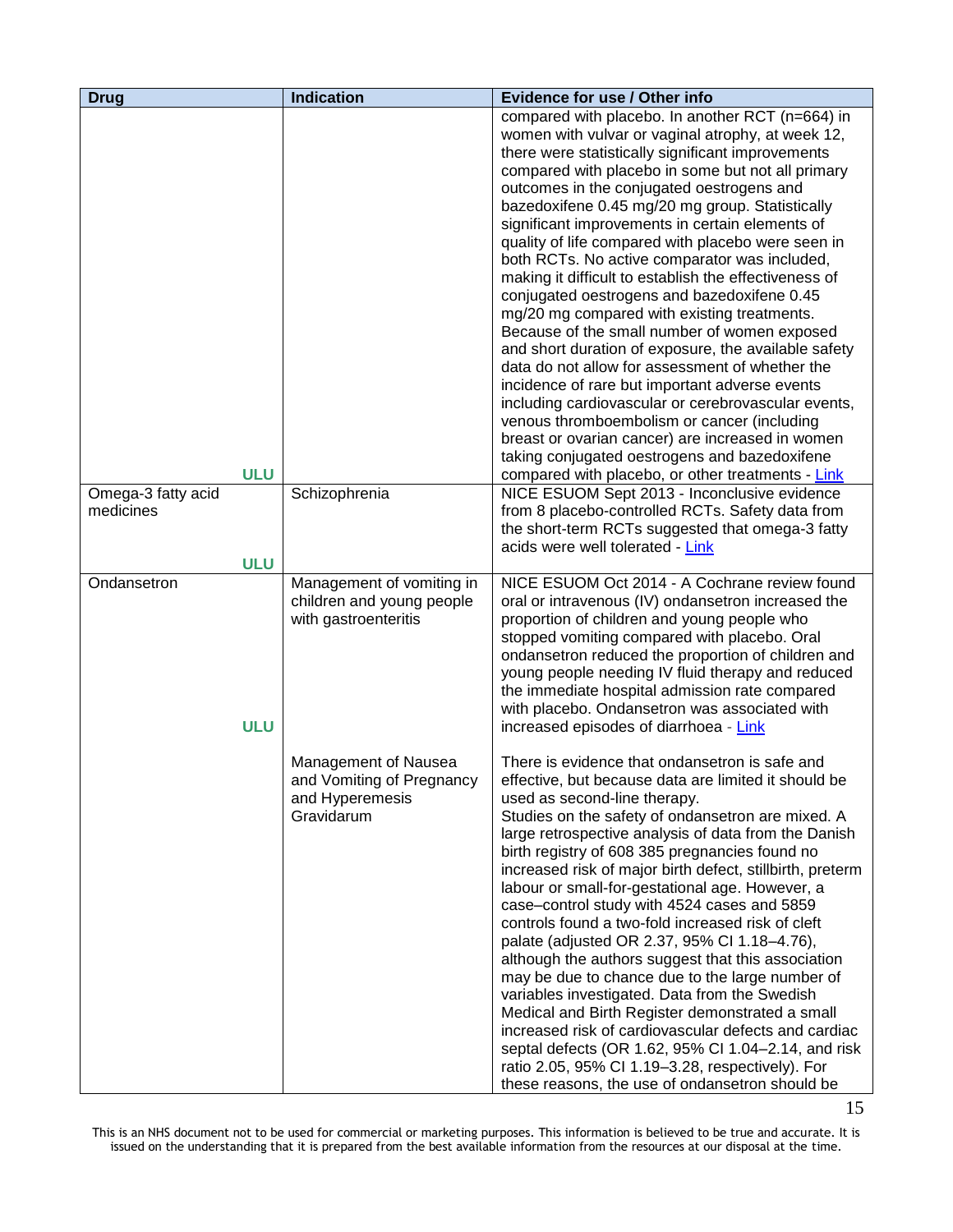| <b>Drug</b>                                              | <b>Indication</b>                                                        | Evidence for use / Other info                                                                                                                                                                                                                                                                                                                                                                                                                                                                                                                                                                                                                                                                                                                                                                                                                                                                                                                                                                                                                                                                                                                                                                                                                                                           |
|----------------------------------------------------------|--------------------------------------------------------------------------|-----------------------------------------------------------------------------------------------------------------------------------------------------------------------------------------------------------------------------------------------------------------------------------------------------------------------------------------------------------------------------------------------------------------------------------------------------------------------------------------------------------------------------------------------------------------------------------------------------------------------------------------------------------------------------------------------------------------------------------------------------------------------------------------------------------------------------------------------------------------------------------------------------------------------------------------------------------------------------------------------------------------------------------------------------------------------------------------------------------------------------------------------------------------------------------------------------------------------------------------------------------------------------------------|
| <b>ULU</b>                                               |                                                                          | limited to patients who are not adequately managed<br>on the aforementioned antiemetics and preferably<br>used after the first trimester of pregnancy. Three<br>small randomised studies have shown ondansetron<br>to be superior to doxylamine and pyridoxine in<br>reducing nausea and vomiting, equally effective but<br>with fewer adverse effects than metoclopramide and<br>more effective at reducing severe vomiting than<br>metoclopramide. (13, Link)                                                                                                                                                                                                                                                                                                                                                                                                                                                                                                                                                                                                                                                                                                                                                                                                                         |
| Oxybutynin                                               | Hyperhidrosis                                                            | NICE ES10 March 2017 - 4 studies investigated<br>oxybutynin 2.5 mg to10 mg for treating hyperhidrosis<br>in adults. Three studies found that more people<br>treated with oxybutynin reported an improvement in<br>symptoms of hyperhidrosis compared with those<br>treated with placebo; the difference between the<br>groups was statistically significant in all studies.<br>Volume of sweating was measured in the fourth<br>study, which found that the oxybutynin group had<br>statistically significant reductions in sweating from<br>baseline, whereas the placebo group did not. 3<br>studies assessed quality of life, which found that<br>people treated with oxybutynin reported greater<br>improvements compared with placebo; all<br>differences between groups were statistically<br>significant. The studies included here have many<br>limitations, e.g. all were small (32-140 participants),<br>of short duration (2 to 6 weeks) and did not compare<br>oxybutynin to other active treatments. NICE has not<br>published a guideline on managing hyperhidrosis<br>but the CKS on hyperhidrosis suggests systemic<br>therapies, including oral antimuscarinics, as<br>treatment options for people whose hyperhidrosis is<br>not adequately managed through lifestyle |
| <b>ULU</b><br>Oxycodone capsules,<br>liquid or injection | Neuropathic pain                                                         | modifications and antiperspirants. (Link)<br>Evidence favours efficacy for post herpetic pain. (1,<br>3)                                                                                                                                                                                                                                                                                                                                                                                                                                                                                                                                                                                                                                                                                                                                                                                                                                                                                                                                                                                                                                                                                                                                                                                |
| <b>ULU</b>                                               |                                                                          |                                                                                                                                                                                                                                                                                                                                                                                                                                                                                                                                                                                                                                                                                                                                                                                                                                                                                                                                                                                                                                                                                                                                                                                                                                                                                         |
| Pamidronate                                              | Early breast cancer<br>(preventing recurrence and<br>improving survival) | See "bisphosphonates"                                                                                                                                                                                                                                                                                                                                                                                                                                                                                                                                                                                                                                                                                                                                                                                                                                                                                                                                                                                                                                                                                                                                                                                                                                                                   |
| Papaverine 60mg in 2ml<br>injection<br><b>ULM</b>        | Erectile dysfunction                                                     | Evidence of efficacy for intracavernosal use alone or<br>combined with phentolamine. Dose-related priapism<br>potentially serious. Penile fibrosis, fixed drug<br>reactions, hepatotoxicity, and discomfort on injection<br>are other complications. (1, 3)                                                                                                                                                                                                                                                                                                                                                                                                                                                                                                                                                                                                                                                                                                                                                                                                                                                                                                                                                                                                                             |
| Paraldehyde/olive oil<br>50:50 enema<br><b>ULM</b>       | Status epilepticus in<br>paediatrics                                     | Use largely been superseded by other drugs. It is<br>still occasionally used to control status epilepticus<br>resistant to conventional treatment. Given rectally or<br>intramuscularly it causes little respiratory depression<br>and is therefore useful where facilities for<br>resuscitation are poor. (1, 8)<br>Available from specials manufacturers.                                                                                                                                                                                                                                                                                                                                                                                                                                                                                                                                                                                                                                                                                                                                                                                                                                                                                                                             |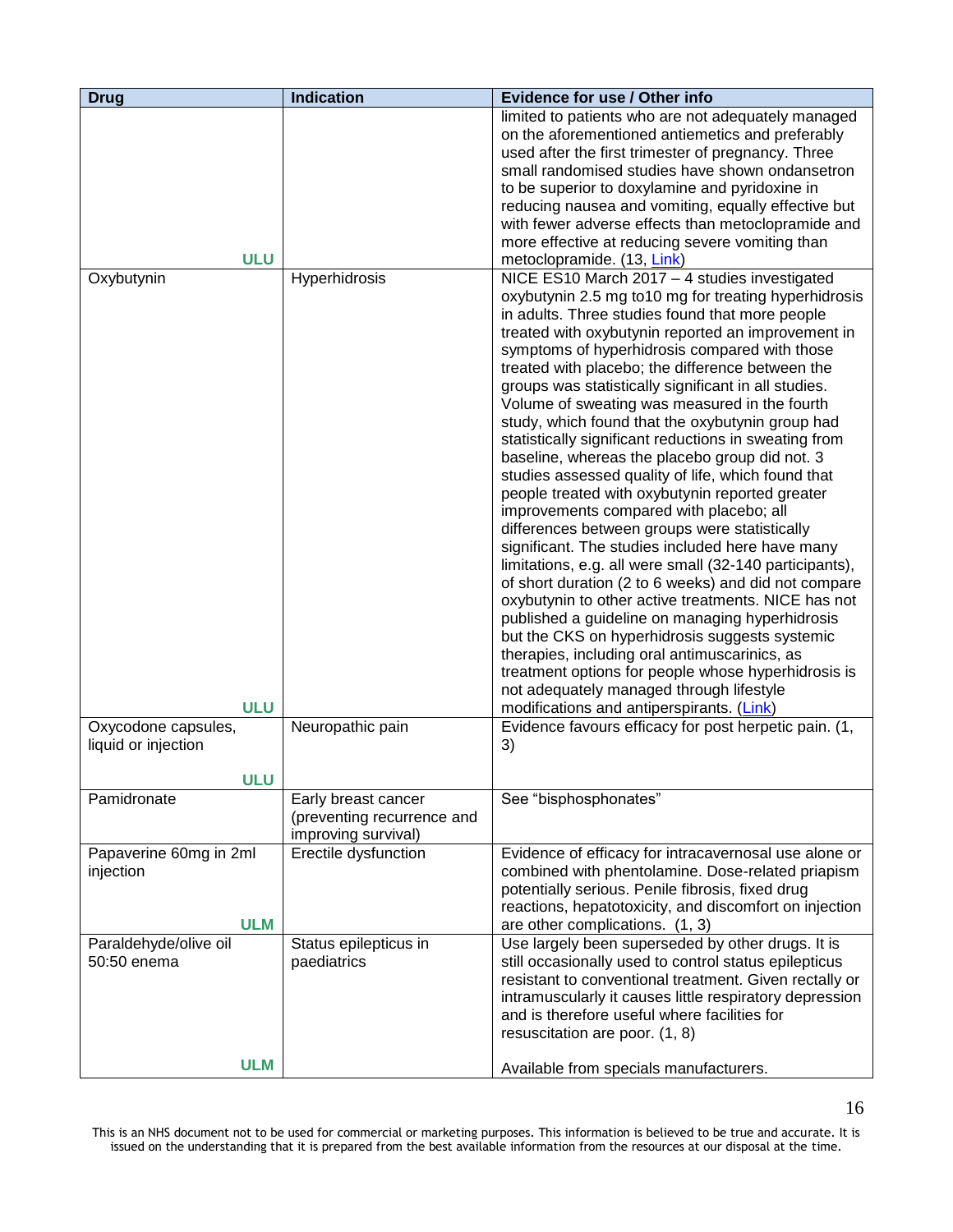| <b>Drug</b>                | <b>Indication</b>              | Evidence for use / Other info                                                     |
|----------------------------|--------------------------------|-----------------------------------------------------------------------------------|
| Pentosan polysulphate      | Interstitial cystitis          | NICE ESUOM April 2015 - A RCT published in 2014                                   |
| sodium                     |                                | found no statistically significant difference between                             |
|                            |                                | pentosan polysulfate sodium (pentosan) and                                        |
|                            |                                | placebo for the treatment of pain, urinary urgency,                               |
|                            |                                | frequency and nocturia in people with the chronic                                 |
|                            |                                | bladder condition interstitial cystitis. A meta-analysis                          |
|                            |                                | of older RCTs that used inconsistent methods for                                  |
|                            |                                | assessing symptoms found that pentosan was more                                   |
|                            |                                | effective than placebo in reducing some symptoms                                  |
|                            |                                | of interstitial cystitis. There are limited data                                  |
| <b>ULM</b>                 |                                | comparing pentosan to other active treatments for<br>interstitial cystitis - Link |
| Phenobarbitone alcohol     | Epilepsy in babies             | Use in children based on best practice guidelines                                 |
| free oral liquid - various |                                | and advice from a network of clinical experts. (8)                                |
| strengths                  |                                | Available from specials manufacturers.                                            |
| <b>ULM</b>                 |                                |                                                                                   |
| Pirenzepine 50mg tablets   | Resistant hypersalivation in   | A selective $M_1$ tertiary amine antimuscarinic that                              |
|                            | patients receiving clozapine   | displays a preferential action on the gastric mucosa                              |
|                            |                                | thus causing a reduction in the secretion of gastric                              |
|                            |                                | acid; it also reduces the secretion of pepsin. At                                 |
|                            |                                | therapeutic doses it has few other antimuscarinic                                 |
| <b>ULM</b>                 |                                | actions. (1, 3)                                                                   |
| Povidone iodine 5% eye     | Antiseptic and disinfectant    | Effective for prepping of the periocular region (lids,                            |
| drops                      | prior to surgical procedures   | brow, and cheek) and irrigation of the ocular surface                             |
|                            |                                | (cornea, conjunctiva, and palpebral fornices). (3)                                |
| <b>ULM</b>                 |                                | Available from specials manufacturers.                                            |
| Praziquantel 500mg         | Broad spectrum                 | Effective drug used in the treatment of cysticercosis,                            |
| tablets                    | anthelmintic                   | taeniasis, diphyllobothriasis, hymenolepiasis,                                    |
|                            |                                | schistosomiasis, and intestinal, liver, and lung fluke                            |
|                            |                                | infections. (1, 3)                                                                |
|                            |                                |                                                                                   |
| <b>ULM</b>                 |                                | Available from special order manufacturers or                                     |
| Prednisolone tablets       | Anti-inflammatory agent        | specialist importers.<br>Prednisolone soluble tablets have increased              |
| <b>ULU</b>                 |                                | significantly in cost in recent years. It has been                                |
|                            |                                | established that plain prednisolone tablets dissolve                              |
|                            |                                | satisfactorily in a small amount of water and the                                 |
|                            |                                | resultant solution tastes the same, regardless of                                 |
|                            |                                | whether a plain or soluble tablet is used.                                        |
|                            |                                | Administration of prednisolone in this manner is                                  |
|                            |                                | routinely adopted by hospitals, both locally and                                  |
|                            |                                | nationally, and is promoted widely by CCGs. There                                 |
|                            |                                | is only a limited number of clinical situations (for                              |
|                            |                                | example patients with fine-bore enteral feeding                                   |
|                            |                                | tubes) where prescribing of soluble tablets or oral                               |
|                            |                                | solution may be justified. (14)                                                   |
| Prednisolone               | Anti-inflammatory agent        | Administered rectally retention enemas contain the                                |
| metasulphobenzoate         |                                | equivalent of 20 mg of prednisolone per 100 ml. (1)                               |
| enema<br><b>ULU</b>        |                                |                                                                                   |
| Probenecid 500mg tablets   | Prevention of nephrotoxicity   | Effective in inhibiting renal impairment. (1, 3)                                  |
|                            | associated with nephrotoxic    |                                                                                   |
| <b>ULU</b>                 | drugs eg. cidofovir, cisplatin |                                                                                   |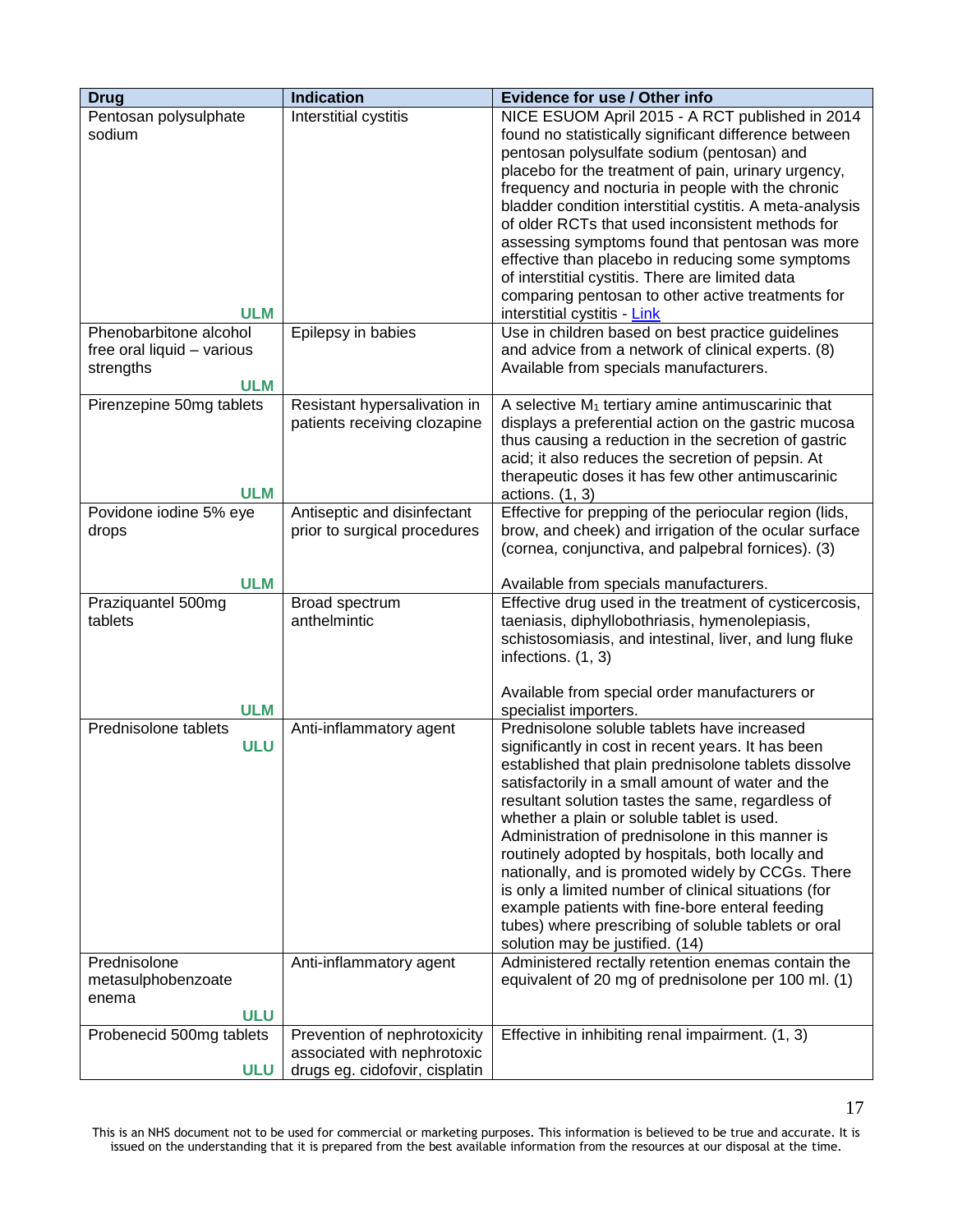| <b>Drug</b>                                                     | <b>Indication</b>                                                                             | Evidence for use / Other info                                                                                                                                                                                                                                                                                                                                                                                                                                                                                                                                                                                                                                                                                                                                                                                                                       |
|-----------------------------------------------------------------|-----------------------------------------------------------------------------------------------|-----------------------------------------------------------------------------------------------------------------------------------------------------------------------------------------------------------------------------------------------------------------------------------------------------------------------------------------------------------------------------------------------------------------------------------------------------------------------------------------------------------------------------------------------------------------------------------------------------------------------------------------------------------------------------------------------------------------------------------------------------------------------------------------------------------------------------------------------------|
| Promethazine IM injection<br><b>ULU</b>                         | Rapid tranquilisation for<br>agitation/aggression                                             | NICE ESUOM March 2014 - A Cochrane review<br>(2009, 4 RCTs, n=1117) has limited evidence that<br>IM haloperidol plus promethazine is effective for the<br>rapid tranquillisation of people with agitation or<br>aggression associated with mental illness. Difficult to<br>draw any firm conclusions because the results are<br>heterogeneous. The results were not relevant to UK<br>clinical practice. Safety analyses do not provide<br>conclusive evidence that the combination is safer<br>than other IM treatments, or that it reduces the<br>adverse effects of antipsychotics when used for<br>rapid tranquillisation - Link                                                                                                                                                                                                                |
| Pyridoxal phosphate 50mg<br>tablets<br><b>ULM</b>               | Uncontrolled epilepsy                                                                         | Evidence to support use. Pyridoxine-dependent<br>seizures & some other kinds of seizures respond to<br>pyridoxine treatment, febrile seizures may not. (1,3)                                                                                                                                                                                                                                                                                                                                                                                                                                                                                                                                                                                                                                                                                        |
| Quetiapine<br><b>ULU</b>                                        | Generalised anxiety<br>disorder (GAD)                                                         | NICE ESUOM May 2013 - some evidence that<br>monotherapy improves the symptoms of GAD vs.<br>placebo; limited evidence suggests that it is not<br>more effective than antidepressants; limited<br>evidence suggests that adding quetiapine to an<br>antidepressant does not improve symptoms in GAD<br>that has not responded to the antidepressant alone.<br>People more likely to discontinue treatment because<br>of adverse effects compared with placebo or active<br>treatment - Link                                                                                                                                                                                                                                                                                                                                                          |
| Reflectant sun screen<br>Reflectant sun<br>screen<br><b>ULM</b> | Severe photosensitivity                                                                       | Guidance sheet available from Ipswich Hospital<br>pharmacy dept - see attached.                                                                                                                                                                                                                                                                                                                                                                                                                                                                                                                                                                                                                                                                                                                                                                     |
| Ramipril<br><b>ULU</b>                                          | Treating symptoms of<br>peripheral arterial disease<br>e.g. intermittent<br>claudication (IC) | NICE ESUOM July 2015 - Three small RCTs (total<br>n=285) found that, compared with placebo, over<br>24 weeks, ramipril 10 mg daily improved maximum<br>and pain-free walking times and distances in people<br>with stable IC. Improvements in physical quality of<br>life and distance, speed and stair-climbing scores<br>were also seen across the studies. These<br>differences were statistically significant, but the<br>clinical importance of many of the results is unclear.<br>The adverse effects most often reported were<br>dizziness and cough, which led to discontinuation in<br>some cases. The studies have many limitations.<br>Ramipril has not been compared directly with other<br>treatments for IC. Higher quality evidence on the<br>efficacy and safety of ramipril is needed to<br>determine its place in therapy - Link. |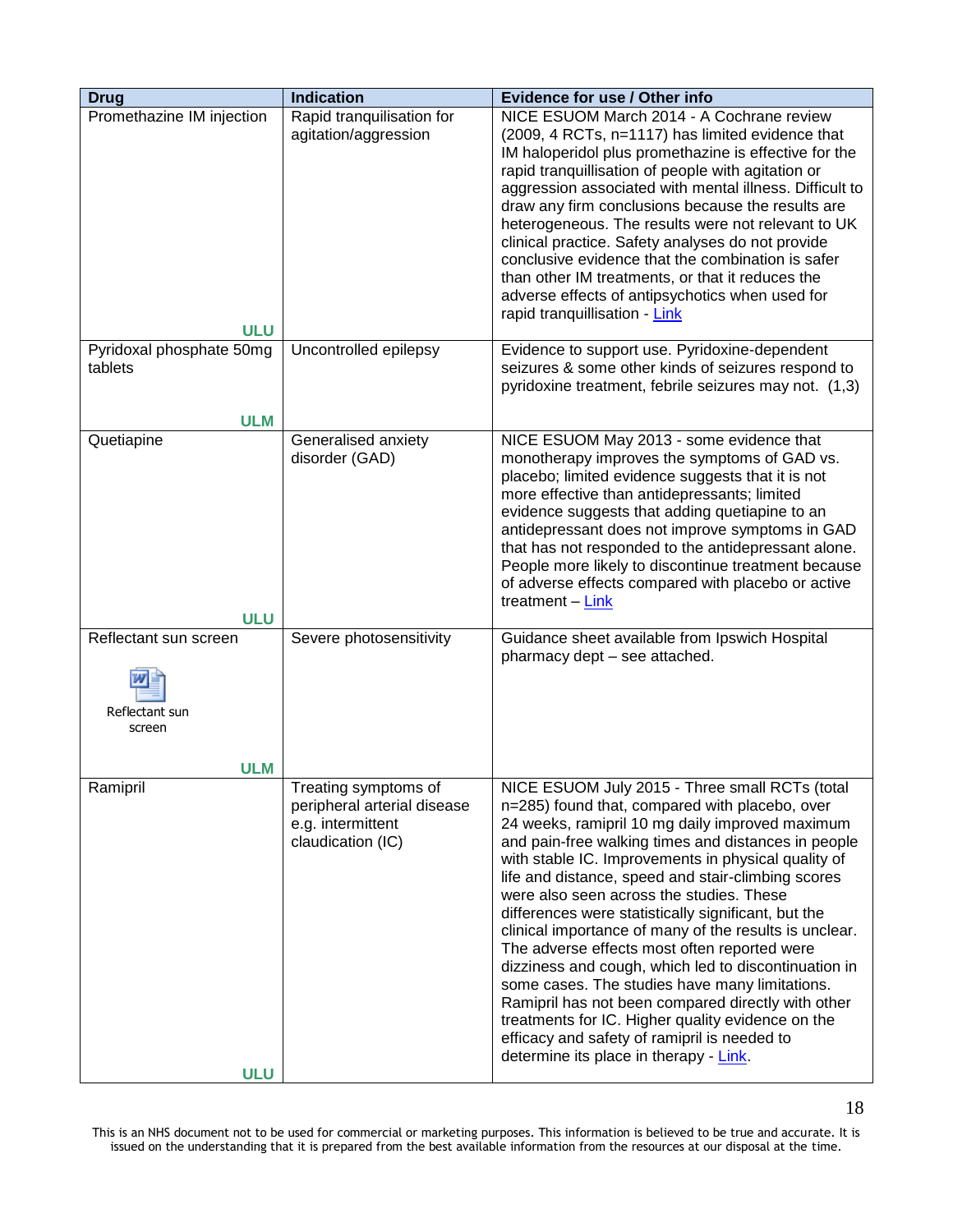| <b>Drug</b>           | <b>Indication</b>                             | <b>Evidence for use / Other info</b>                                                                        |
|-----------------------|-----------------------------------------------|-------------------------------------------------------------------------------------------------------------|
| Rifaximin tablets     | <b>Pouchitis</b>                              | NICE ESUOM March 2014 - One small RCT and                                                                   |
|                       |                                               | 2 small non-comparative observational studies                                                               |
|                       |                                               | provide limited evidence that rifaximin alone or in                                                         |
|                       |                                               | combination with ciprofloxacin can improve                                                                  |
|                       |                                               | symptoms or induce remission in people with                                                                 |
|                       |                                               | pouchitis that is refractory to other antibiotics. One                                                      |
|                       |                                               | small non-comparative observational study provides                                                          |
|                       |                                               | limited evidence that rifaximin monotherapy can help                                                        |
|                       |                                               | maintain remission in people with chronic pouchitis                                                         |
| <b>ULU</b>            |                                               | that has responded to other antibiotics - Link                                                              |
| Risedronate           | Early breast cancer                           | See "bisphosphonates"                                                                                       |
|                       | (preventing recurrence and                    |                                                                                                             |
|                       | improving survival)                           |                                                                                                             |
| Rituximab IV infusion | Autoimmune haemolytic                         | NICE ESUOM Feb 2015 - Limited high-quality                                                                  |
|                       | anaemia (AHA)                                 | evidence. One RCT suggested that after 12 months,<br>prednisolone plus rituximab was more effective than    |
|                       |                                               | prednisolone monotherapy for inducing a complete                                                            |
|                       |                                               | response to treatment in adults with newly                                                                  |
|                       |                                               | diagnosed and previously untreated warm AHA.                                                                |
|                       |                                               | Other uncontrolled studies suggested some                                                                   |
|                       |                                               | effectiveness of rituximab in warm and cold AHA,                                                            |
|                       |                                               | but limitations of these studies make it difficult to                                                       |
| <b>ULU</b>            |                                               | draw any firm conclusions - Link                                                                            |
|                       |                                               |                                                                                                             |
|                       | Minimal change disease                        | NICE ES Nov 2016 - Most of the evidence for using                                                           |
|                       | (MCD) and focal segmental                     | rituximab in adults with MCD and FSGS comes from                                                            |
|                       | glomerulosclerosis (FSGS)                     | uncontrolled and non-randomised observational                                                               |
|                       | in adults                                     | studies performed outside the UK with small sample                                                          |
|                       |                                               | sizes. The populations in the included studies                                                              |
|                       |                                               | varied, as did the dose of rituximab used, adjuvant<br>treatment, and follow-up time. The studies in people |
|                       |                                               | with MCD and FSGS in their native kidneys reported                                                          |
|                       |                                               | that treatment with rituximab reduced disease                                                               |
|                       |                                               | relapse rates, or achieved complete or partial                                                              |
|                       |                                               | remission. The study in renal transplant recipients                                                         |
|                       |                                               | with MCD and FSGS did not report any significant                                                            |
|                       |                                               | difference in treatment outcomes for those treated                                                          |
|                       |                                               | with rituximab compared to those receiving other                                                            |
|                       |                                               | immunosuppressants. It is difficult to draw firm                                                            |
|                       |                                               | conclusions on the efficacy and safety of rituximab                                                         |
| <b>ULU</b>            |                                               | for treating adults with MCD or FSGS - Link                                                                 |
|                       |                                               |                                                                                                             |
|                       | Skin involvement in                           | NICE ES7 March 2017 - 7 studies investigated                                                                |
|                       | systemic sclerosis or<br>ebulized scleroderma | rituximab (usually 375 mg/m2 weekly for 4 weeks at                                                          |
|                       |                                               | 0 and 6 months, or 1,000 mg at 0 and 2 weeks) for<br>treating skin involvement in systemic sclerosis        |
|                       |                                               | (mainly diffuse). In 6 of the 7 studies, compared with                                                      |
|                       |                                               | baseline, statistically significant improvements were                                                       |
|                       |                                               | seen with rituximab at follow-ups of 6 months to 4                                                          |
|                       |                                               | years in: skin thickening, functional impairment, and                                                       |
|                       |                                               | disease activity and severity.                                                                              |
|                       |                                               | Although the studies included in this evidence                                                              |
|                       |                                               | summary suggest that rituximab may be effective for                                                         |
|                       |                                               | treating skin involvement in some people with                                                               |
|                       |                                               | diffuse systemic sclerosis, the evidence is of low                                                          |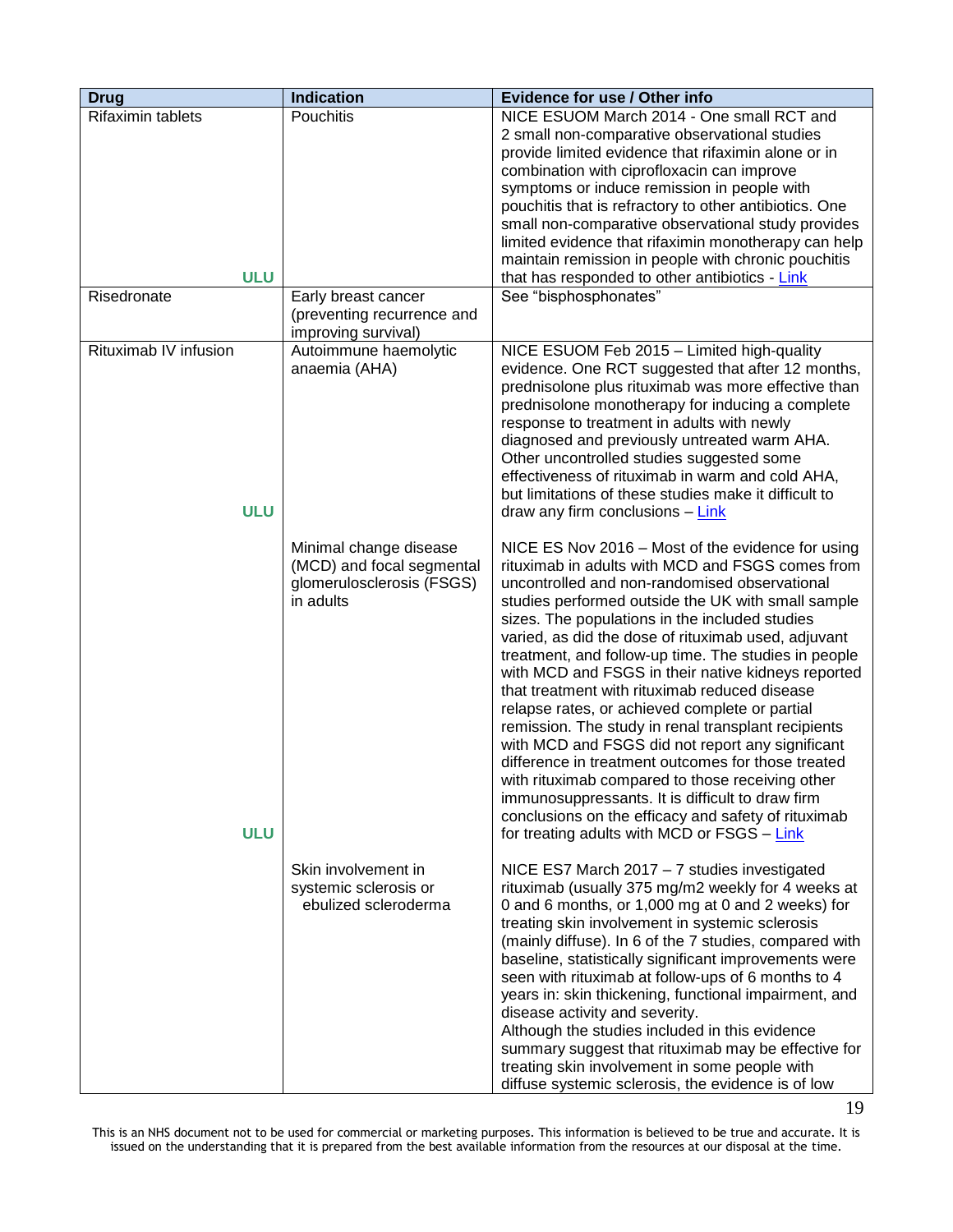| <b>Drug</b>                                                    | <b>Indication</b>                                          | Evidence for use / Other info                                                                                                                                                                                                                                                                                                                                                                                                                                                                                                                                                                                                                                                                                                                                                                                    |
|----------------------------------------------------------------|------------------------------------------------------------|------------------------------------------------------------------------------------------------------------------------------------------------------------------------------------------------------------------------------------------------------------------------------------------------------------------------------------------------------------------------------------------------------------------------------------------------------------------------------------------------------------------------------------------------------------------------------------------------------------------------------------------------------------------------------------------------------------------------------------------------------------------------------------------------------------------|
|                                                                |                                                            | quality and has many limitations. Most were open-<br>label observational studies without a comparator,<br>and included only small numbers of participants<br>(total n=177). In the majority, there was no blinding<br>of treatment or outcome assessment. Also,<br>participants in many studies were receiving<br>concomitant immunosuppressants and it cannot be<br>excluded that these contributed to any improvement.<br>Study populations varied and it is unclear which<br>people might benefit most from treatment.<br>Specialists involved in producing this evidence<br>summary considered that rituximab should be used<br>only for treating skin involvement in diffuse systemic<br>sclerosis that is refractory to standard treatments,<br>after all other options (such as autologous stem cell      |
|                                                                |                                                            | transplantation), have been explored, and taking into                                                                                                                                                                                                                                                                                                                                                                                                                                                                                                                                                                                                                                                                                                                                                            |
| <b>ULU</b><br>Sildenafil<br><b>ULU</b>                         | Digital ulcers                                             | account the risk of serious adverse effects. (Link)<br>NICE ESUOM March 2015 - Data limited. Individual<br>RCTs have not shown a statistically significant<br>treatment effect of sildenafil on digital ulcers.<br>However, a small observational study has shown<br>some benefit for sildenafil on ulcer healing and a<br>meta-analysis has shown benefit for<br>phosphodiesterase type 5 inhibitors as a drug class<br>for ulcer healing and improvement. Larger RCTs,<br>particularly with other comparative treatments, are<br>needed to clarify efficacy and safety of using<br>sildenafil for managing digital ulcers - Link                                                                                                                                                                               |
| <b>ULU</b>                                                     | Persistent pulmonary<br>hypertension in neonates<br>(PPHN) | NICE ESUOM March 2016 - There is evidence from<br>small, short-term RCTs in resource-limited settings<br>where nitric oxide is not available that oral sildenafil<br>reduces mortality and improves physiological<br>parameters of oxygenation compared with placebo<br>in term or near-term neonates with PPHN. However,<br>there is very little evidence of sildenafil use for<br>PPHN in settings such as the UK where inhaled<br>nitric oxide is available. In a small RCT in premature<br>neonates at risk of bronchopulmonary dysplasia<br>(BPD) sildenafil was not beneficial, and it remains<br>unclear if sildenafil leads to improved outcomes in<br>premature neonates with BPD-associated<br>pulmonary hypertension. The long-term safety of<br>sildenafil in neonates with PPHN is not known - Link |
| Sodium benzoate 500mg                                          | Rare metabolic disorder                                    | Used as part of the treatment of hyperammonaemia                                                                                                                                                                                                                                                                                                                                                                                                                                                                                                                                                                                                                                                                                                                                                                 |
| tablets, 500g in 5ml liquid<br>and 2g in 10ml IV<br><b>ULM</b> |                                                            | that occurs in inborn errors of the urea cycle. (1, 3)<br>Effective in reducing plasma-glycine concentrations<br>in nonketotic hyperglycinaemia, may not be effective<br>in preventing mental retardation. (1)<br>Available from specials manufacturers or specialist<br>importers.                                                                                                                                                                                                                                                                                                                                                                                                                                                                                                                              |
| Sodium chloride 30% oral                                       | Sodium supplementation,                                    | Use in children based on best practice guidelines                                                                                                                                                                                                                                                                                                                                                                                                                                                                                                                                                                                                                                                                                                                                                                |
| liquid (5mmol in 1ml)                                          | sodium replacement and<br>chronic renal loss in babies     | and advice from a network of clinical experts. (8)                                                                                                                                                                                                                                                                                                                                                                                                                                                                                                                                                                                                                                                                                                                                                               |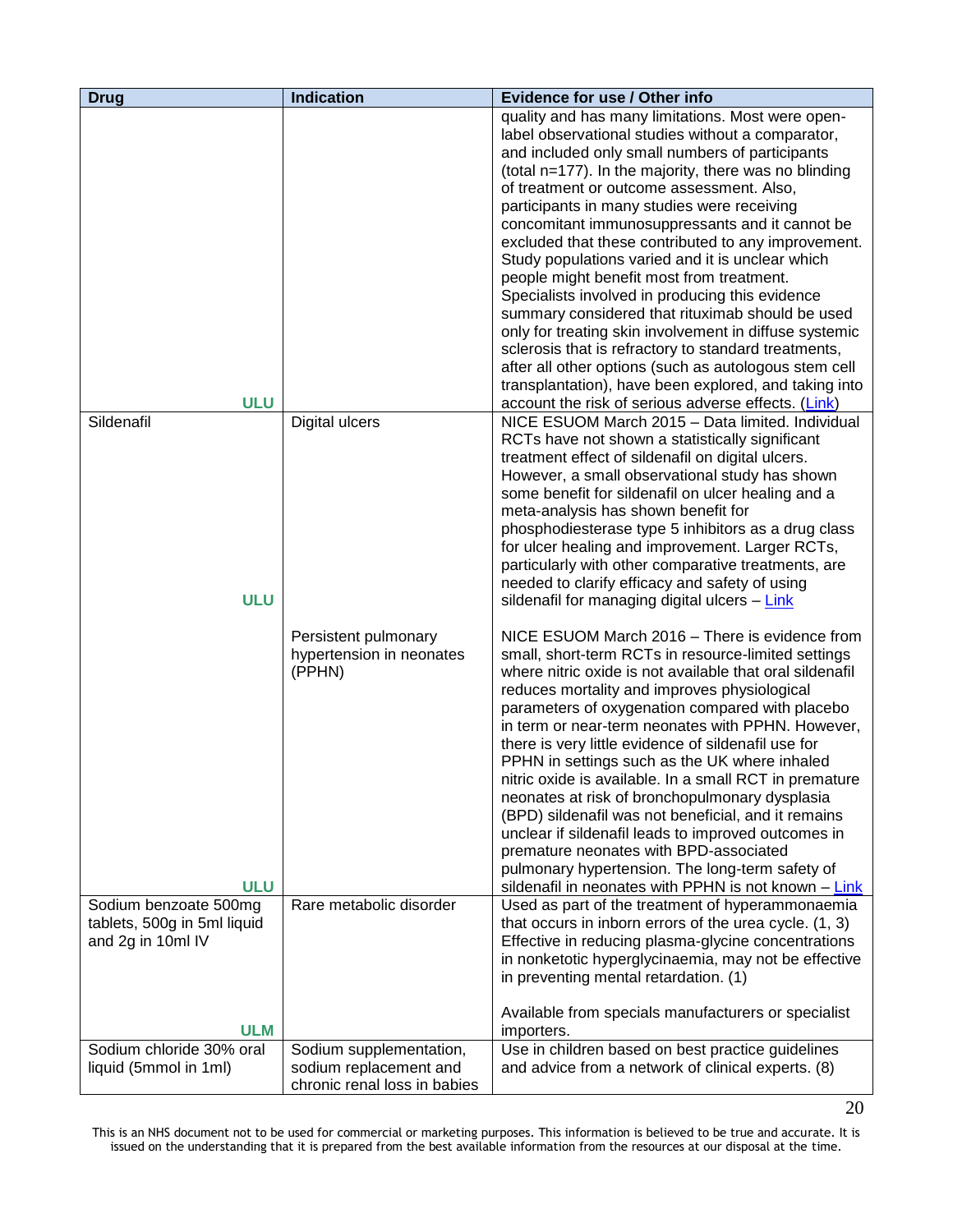| <b>Drug</b>                    | <b>Indication</b>                                | <b>Evidence for use / Other info</b>                                                                    |
|--------------------------------|--------------------------------------------------|---------------------------------------------------------------------------------------------------------|
| <b>ULM</b>                     |                                                  | Available from specials manufacturers.                                                                  |
| Sodium chloride 5% eye         | Recurrent corneal erosions                       | Standard treatment listed in Moorfields Eye Hospital                                                    |
| ointment                       |                                                  | formulary. (5)                                                                                          |
| <b>ULM</b>                     |                                                  |                                                                                                         |
| Sodium phenylbutyrate          | Adjunctive treatment of                          | Effective, evidence to support use. (1, 3)                                                              |
| injection 2g in 10ml,          | hyperammonaemia in                               |                                                                                                         |
| 250mg in 1ml, 500mg<br>tablets | paediatric patients with<br>urea cycle disorders | Injection available from specials manufacturers or<br>specialist importers.                             |
| <b>ULM</b>                     |                                                  |                                                                                                         |
| Sodium phosphate oral          | Hypophosphataemia,                               | Use in children based on best practice guidelines                                                       |
| solution (0.5mmol/ml           | including                                        | and advice from a network of clinical experts. (8)                                                      |
| phosphate)                     | hypophosphataemic rickets                        |                                                                                                         |
| <b>ULM</b>                     | and osteomalacia in babies                       | Available from specials manufacturers.                                                                  |
| Sodium valproate tablets       | Neuropathic pain                                 | Evidence favours efficacy, can be used for                                                              |
| and liquid                     |                                                  | trigeminal neuralgia in carbamazepine-intolerant                                                        |
|                                |                                                  | patients. Also useful in painful diabetic neuropathy,                                                   |
| <b>ULU</b>                     |                                                  | postherpetic neuralgia and neuroapthic cancer pain.<br>(1, 3)                                           |
| Spironolactone 25mg/5ml        | Oedema & ascites in liver                        | Recognised effective treatment for heart failure &                                                      |
| suspension & 50mg/5ml          | cirrhosis, malignant ascites,                    | oedema, doubts have been expressed over its safety                                                      |
| suspension (sugar free)        | nephrotic syndrome, CHF,                         | during long-term administration. (1, 3)                                                                 |
|                                | primary hyperaldosteronism                       |                                                                                                         |
| <b>ULM</b>                     |                                                  | Available from specials manufacturers.                                                                  |
| <b>Tacrolimus in Orabase</b>   | Pyoderma gangrenosum                             | Evidence favours efficacy. Small study found topical                                                    |
|                                |                                                  | tacrolimus 0.3% in carmellose sodium paste                                                              |
|                                |                                                  | (Orabase) to be more effective than clobetasol                                                          |
|                                |                                                  | propionate 0.05% for peristomal pyoderma<br>gangrenosum. (1, 3)                                         |
| <b>ULM</b>                     |                                                  |                                                                                                         |
| Tamsulosin                     | Relieving lower urinary tract                    | Use in women is not a caution or contraindication in                                                    |
|                                | symptoms in women                                | the SPC. There is little information on its use, 2                                                      |
|                                |                                                  | small studies have shown that it is effective and safe                                                  |
|                                |                                                  | for the treatment of lower urinary tract symptoms                                                       |
| <b>ULU</b>                     |                                                  | and renal stones in women. (12)                                                                         |
| Timolol eye drops - topical    | Infantile haemangioma                            | NICE ESUOM Aug 2015 - Limited evidence from                                                             |
| use                            |                                                  | 2 small RCTs and several observational studies<br>suggests that topical timolol reduces the redness of  |
|                                |                                                  | superficial haemangiomas and may reduce their                                                           |
|                                |                                                  | size or volume, but the clinical significance of these                                                  |
|                                |                                                  | changes is unclear. The number of adverse events                                                        |
|                                |                                                  | seen in the studies was low. Systemic absorption                                                        |
|                                |                                                  | has been shown with timolol used topically to treat                                                     |
|                                |                                                  | infantile haemangiomas and larger studies would be                                                      |
| <b>ULU</b>                     |                                                  | useful to provide more safety data - Link                                                               |
| <b>Tobramycin Nebules</b>      | Non-cystic fibrosis<br>bronchiectasis            | NICE ES12 April 2017 - includes 3 randomised                                                            |
|                                |                                                  | controlled trials that investigated the efficacy of<br>ebulized tobramycin, 300 mg twice daily compared |
|                                |                                                  | with placebo for treating infective exacerbations                                                       |
|                                |                                                  | caused by P aeruginosa in people with non-cystic                                                        |
|                                |                                                  | fibrosis bronchiectasis.                                                                                |
|                                |                                                  | Compared with placebo, statistically significant                                                        |
|                                |                                                  | reductions were seen with 4 weeks to 6 months                                                           |
|                                |                                                  | treatment with ebulized tobramycin in: sputum P                                                         |
|                                |                                                  | aeruginosa density; number of hospital admissions                                                       |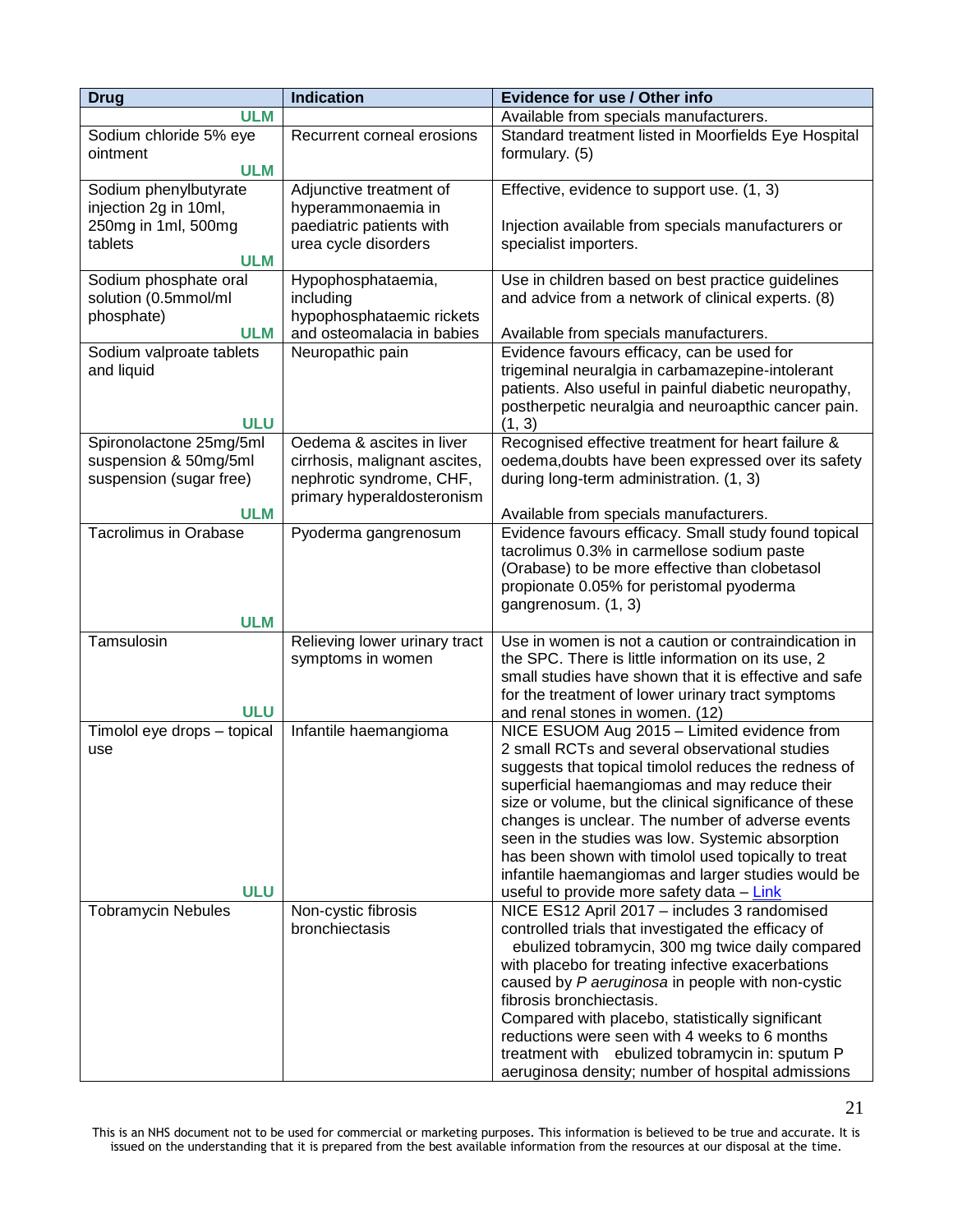|                                                                                        | <b>Indication</b>                      | Evidence for use / Other info                                                                                                                                                                                                                                                                                                                                                                                                                                                                                                                                                                                                                                                                                                                                                                                                                                                                                                                                                                                                                                                                                                                                                                              |
|----------------------------------------------------------------------------------------|----------------------------------------|------------------------------------------------------------------------------------------------------------------------------------------------------------------------------------------------------------------------------------------------------------------------------------------------------------------------------------------------------------------------------------------------------------------------------------------------------------------------------------------------------------------------------------------------------------------------------------------------------------------------------------------------------------------------------------------------------------------------------------------------------------------------------------------------------------------------------------------------------------------------------------------------------------------------------------------------------------------------------------------------------------------------------------------------------------------------------------------------------------------------------------------------------------------------------------------------------------|
| <b>Drug</b>                                                                            |                                        | and days in hospital. Compared with placebo, no<br>statistically significant improvements were seen in:<br>pulmonary function (FEV1 and FVC); quality of life.<br>1 study found no statistically significant reduction in<br>the number of exacerbations per person over 6<br>months treatment, and 1 study found a statistically<br>significant reduction in the number of exacerbations<br>over 3 months of treatment. One study found that<br>more participants in the tobramycin group were<br>classified by the investigators as having improved<br>medical condition compared with placebo; this<br>finding was limited as it was based on a subjective<br>assessment that did not use a validated tool.<br>All studies included small numbers of participants<br>(n=30 to 74) in the US or Spain; study populations<br>varied and it is unclear which patients might benefit<br>most from treatment and for how long to treat. In<br>current practice, when ebulized treatment is<br>indicated in people with non-CF bronchiectasis,<br>inhaled tobramycin is considered when treatment<br>with other commonly used ebulized therapies is<br>not tolerated, if the condition is deteriorating while |
| <b>ULU</b>                                                                             |                                        | on other ebulized antibiotics, or if cultures are<br>sensitive to tobramycin. (Link)                                                                                                                                                                                                                                                                                                                                                                                                                                                                                                                                                                                                                                                                                                                                                                                                                                                                                                                                                                                                                                                                                                                       |
| Topiramate tablets<br><b>ULU</b>                                                       | Neuropathic pain                       | Effective for trigeminal neuralgia, evidence<br>inconclusive for treatment of diabetic peripheral<br>neuropathy. May be of benefit for postherpetic<br>neuralgia, phantom limb pain and neuropathic pain                                                                                                                                                                                                                                                                                                                                                                                                                                                                                                                                                                                                                                                                                                                                                                                                                                                                                                                                                                                                   |
| Ubiquinone 30mg tablets<br>& liquid<br>(also known as co-enzyme<br>Q(10)<br><b>ULM</b> | Co-enzyme deficiency                   | in cancer patients. (1, 3)<br>Evidence favours efficacy for heart failure & MELAS<br>(mitochondrial myopathy, encephalopathy, lactic<br>acidosis, and stroke-like episodes); evidence<br>inconclusive for angina, diabetes, drug related<br>alopecia, hypercholesterolaemia, hypertension,<br>male infertility, migraine prophylaxis, Parkinsons<br>disease, periodontal disease, pulmonary fibrosis and<br>ventricular arrhythmia. Insufficient evidence to<br>recommend as a dietary supplement. (1, 3, 7)                                                                                                                                                                                                                                                                                                                                                                                                                                                                                                                                                                                                                                                                                               |
|                                                                                        | Mitochondrial disorders in<br>children | NICE ES11 March 2017 - evidence is very limited (3<br>case reports in a total of 6 children). The symptoms<br>of the children described were diverse and included<br>motor/muscle symptoms, neurological symptoms,<br>nephrotic syndrome and hypoparathyroidism.<br>Symptoms of all 6 children were reported to improve<br>with co-enzyme Q10 treatment. However, as<br>uncontrolled observational studies in individual<br>patients, these case reports are prone to bias and<br>other methodological problems; very limited data on<br>objective measurable outcomes. Mitochondrial<br>disorders are a heterogeneous group of rare<br>diseases and these case reports may not represent<br>all types of patients seen in clinical practice.<br>The best available evidence on the use of co-<br>enzyme Q10 in adults and young people with                                                                                                                                                                                                                                                                                                                                                               |

22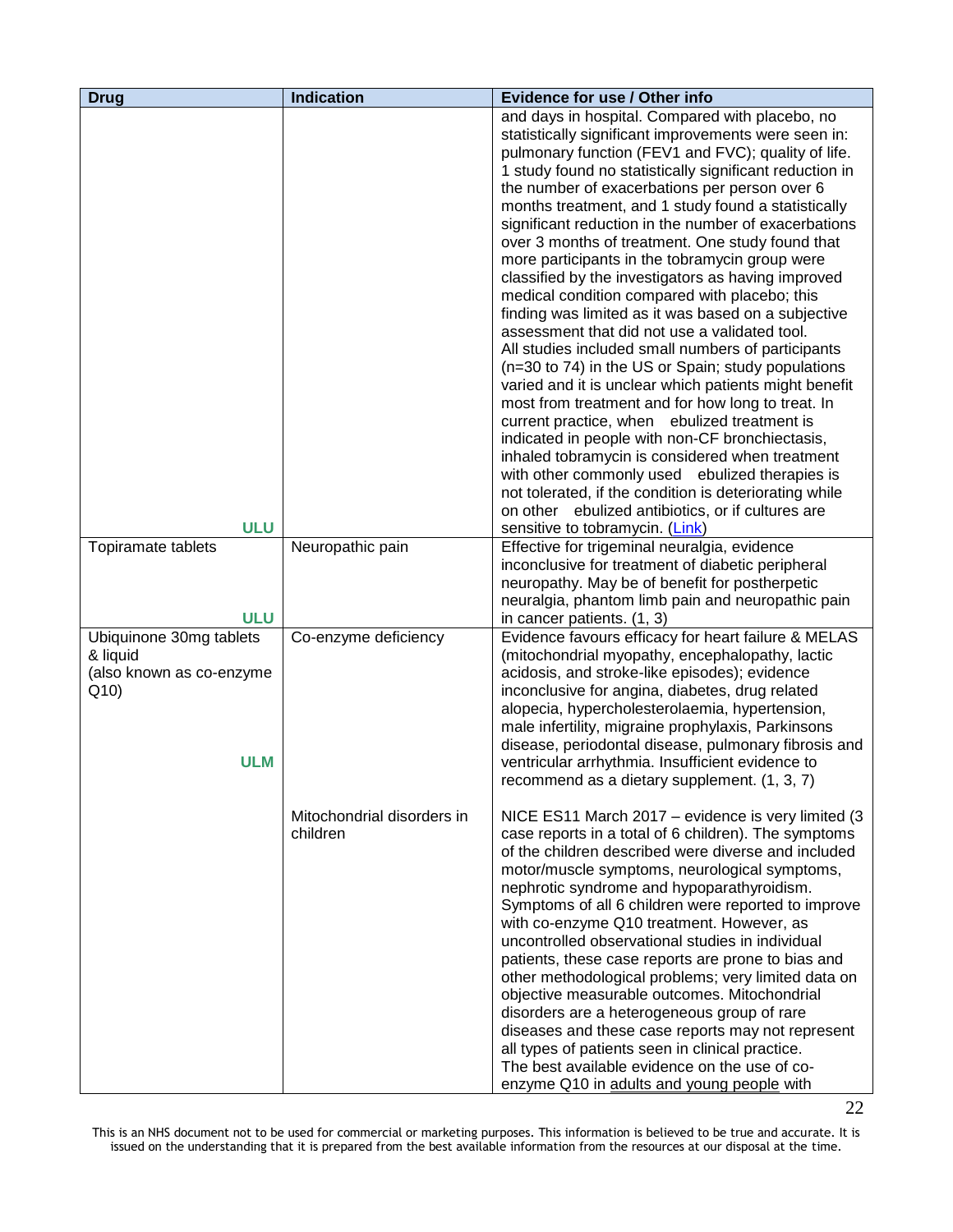| <b>Drug</b>            | <b>Indication</b>          | Evidence for use / Other info                                                                      |
|------------------------|----------------------------|----------------------------------------------------------------------------------------------------|
|                        |                            | mitochondrial disorders showed no statistically                                                    |
|                        |                            | significant benefit for co-enzyme Q10 compared with                                                |
|                        |                            | placebo for the majority of outcomes assessed.                                                     |
|                        |                            | However, the studies had a number of important                                                     |
|                        |                            | methodological limitations, were of short duration                                                 |
|                        |                            | and included only small numbers of participants.                                                   |
|                        |                            | There is currently no established treatment for                                                    |
|                        |                            | mitochondrial disorders and the clinical                                                           |
|                        |                            | management is largely supportive. The studies                                                      |
|                        |                            | included in this summary provide insufficient                                                      |
| <b>ULM</b>             |                            | evidence to evaluate the place in therapy of co-                                                   |
|                        |                            | enzyme Q10 for treatment of this condition. (Link)                                                 |
| Valproate              | Management of aggression,  | NICE ESUOM, March 2015 - Evidence from RCTs                                                        |
|                        | agitation and behavioural  | suggests that valproate preparations (including                                                    |
|                        | disturbances in dementia:  | sodium valproate and valproate semisodium) are no                                                  |
|                        | valproate preparations     | more effective than placebo for treating agitation or                                              |
|                        |                            | behavioural disturbances in people with dementia.<br>Adverse effects such as falls, sedation, gait |
|                        |                            | disturbances, tremor, muscular weakness,                                                           |
|                        |                            | thrombocytopenia, gastrointestinal disorders and                                                   |
|                        |                            | urinary tract infections were more common in people                                                |
| <b>ULU</b>             |                            | taking valproate preparations than placebo $-\text{Link}$                                          |
| Venlafaxine tablets or | Neuropathic pain           | Evidence inconclusive, but may be of benefit for                                                   |
| <b>ULU</b><br>capsules |                            | painful diabetic neuropathy and fibromyalgia. (1, 3)                                               |
| Vitamin E capsules     | Treatment and prevention   | Evidence of efficacy for treating vitamin E                                                        |
|                        | of vitamin E deficiency    | deficiency. Has also been tried in many other                                                      |
| <b>ULM</b>             |                            | disorders, the evidence of value is lacking. (1, 3)                                                |
| Zoledronic acid        | Early breast cancer        | See "bisphosphonates"                                                                              |
|                        | (preventing recurrence and |                                                                                                    |
|                        | improving survival)        |                                                                                                    |

NICE ESUOM**:** National Institute for Health and Care Excellence Evidence summaries: unlicensed/off-label medicines NICE ES: National Institute for Health and Care Excellence Evidence summary

## **Guidance sheets**

Copies of guidance sheets are embedded in this document or can be obtained from the Trusts pharmacy departments –

Ipswich hospital: 01473 704431, [eastanglia.mis@ipswichhospital.nhs.uk](mailto:eastanglia.mis@ipswichhospital.nhs.uk) West Suffolk hospital: 01284 713109, [druginfo@wsh.nhs.uk](mailto:druginfo@wsh.nhs.uk)

## **References**

- 1. Sweetman S, editor. Martindale: The Complete Drug Reference. Accessed via [www.medicinescomplete.com.](http://www.medicinescomplete.com/)
- 2. Finch RG, Greenwood D et al, editor. Antibiotic and Chemotherapy; 8<sup>th</sup> Ed. Churchill Livingstone, 2003.
- 3. Klasco R, editor. DRUGDEX® System electronic version. Thomson Micromedex, Greenwood Village, Colorado, USA. Accessed via - [http://www.thomsonhc.com.](http://www.thomsonhc.com/)
- 4. Briggs GG, Freeman RK et al, editors. Drugs in pregnancy and lactation; 9<sup>th</sup> Ed. Lippincott Williams & Wilkins, 2011.
- 5. Moorfields Eye Hospital Ophthalmic Formulary <http://www.moorfields.nhs.uk/service/pharmacy>
- 6. UKMI Medicines Question & Answers. Accessed via [https://www.evidence.nhs.uk](https://www.evidence.nhs.uk/) 7. Mason P. Dietary Supplements. Pharmaceutical Press, 2011. Accessed via [http://www.medicinescomplete.com](http://www.medicinescomplete.com/)
- 8. Martin J, editor. BNF for Children. London: British Medical Association, the Royal Pharmaceutical Society of Great Britain, the Royal College of Paediatrics and Child Health, and the Neonatal and Paediatric Pharmacists Group. Accessed via – [http://www.medicinescomplete.com](http://www.medicinescomplete.com/)

23